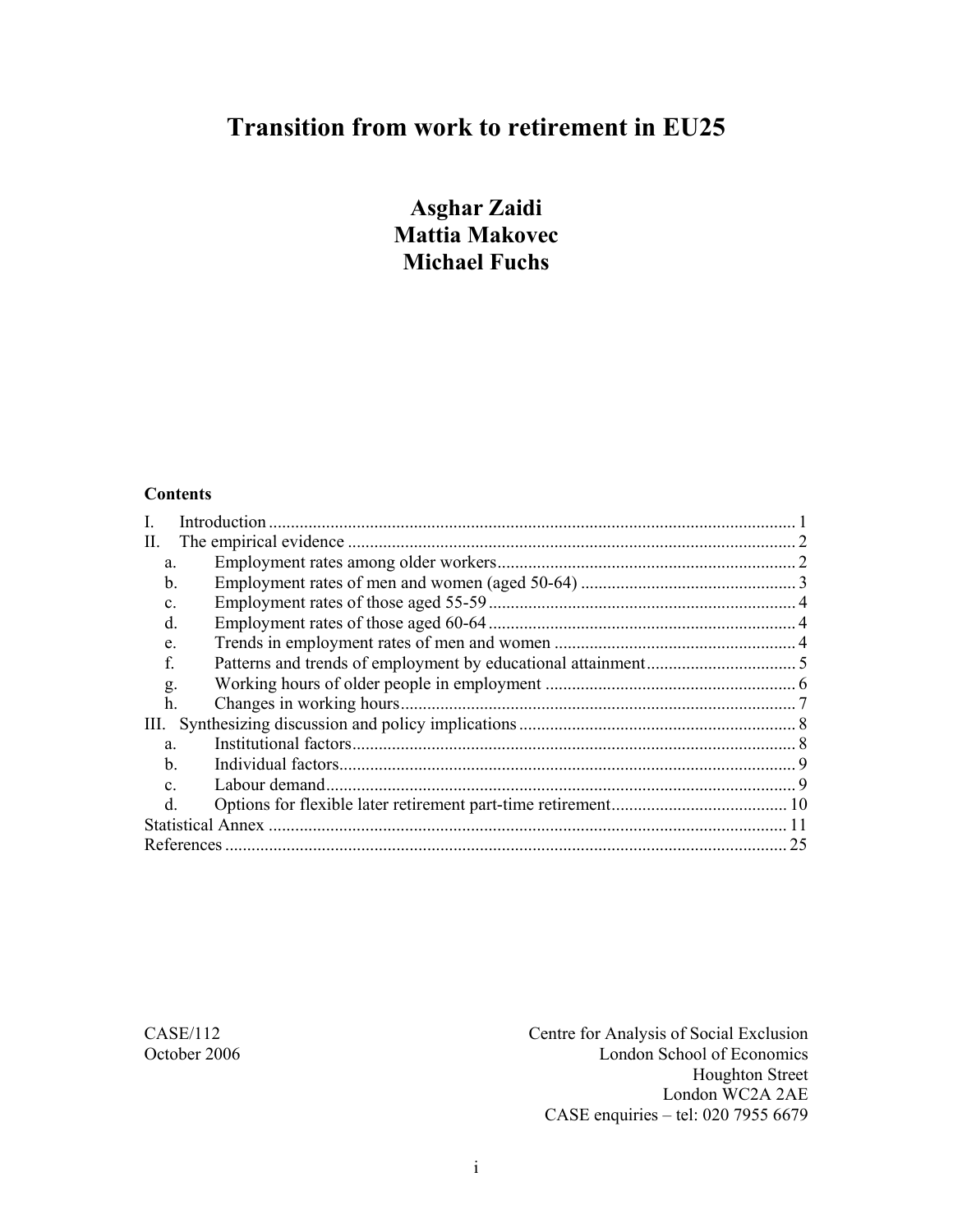#### **Centre for Analysis of Social Exclusion**

The ESRC Research Centre for Analysis of Social Exclusion (CASE) was established in October 1997 with funding from the Economic and Social Research Council. It is located within the Suntory and Toyota International Centres for Economics and Related Disciplines (STICERD) at the London School of Economics and Political Science, and benefits from support from STICERD. It is directed by Howard Glennerster, John Hills, Kathleen Kiernan, Julian Le Grand, Anne Power and Carol Propper.

Our Discussion Paper series is available to download free of charge from our website. We also produce summaries of our research in CASEbriefs, and reports from various conferences and activities in CASEreports. To receive email alerts when new CASEpapers are posted on the web, or for further information on the work of the Centre and our seminar series, please contact the Centre Manager, Jane Dickson, on:

| Telephone: | UK+20 7955 6679               |
|------------|-------------------------------|
| Fax:       | UK+20 7955 6951               |
| Email:     | $j$ .dickson@lse.ac.uk        |
| Web site:  | http://sticerd.lse.ac.uk/case |

© Asghar Zaidi Mattia Makovec Michael Fuchs

All rights reserved. Short sections of text, not to exceed two paragraphs, may be quoted without explicit permission provided that full credit, including © notice, is given to the source.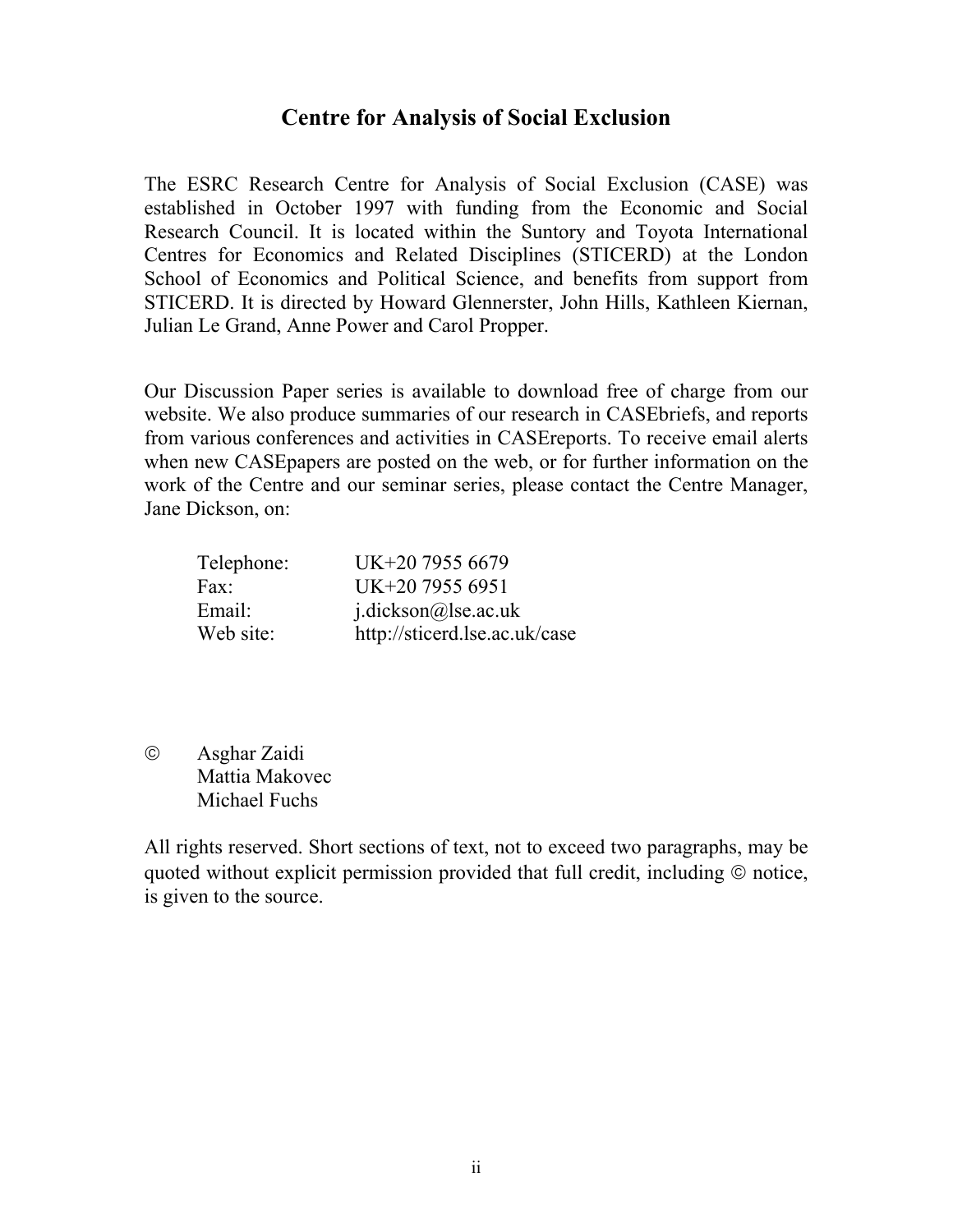### **Editorial Note and Acknowledgements**

Asghar Zaidi is Director Research at the European Centre for Social Welfare Policy and Research, Vienna, and an associate of CASE and DIW Berlin. Mattia Makovec is currently a visiting professor at the Department of Economics, University of Alicante. Michael Fuchs is a researcher at the European Centre. Authors are grateful for comments from Terry Ward, Bernd Marin and Howard Glennerster. Editorial assistance from Silvia Fässler are also gratefully acknowledged.

### **Abstract**

The policy agenda of extending working lives requires a holistic understanding of factors underlying the decision of older workers to withdraw from work and to retire. This brief paper presents employment patterns and trends of older people across EU Member States and identifies policy initiatives that would encourage more flexible and later retirement. The descriptive empirical evidence (from the EU Labour Force Survey) indicates that there are a broad range of experiences in EU countries with respect to the employment of older workers (those aged 50 and over). Strikingly, in the majority of EU15 countries, close to one-half of those of 50 and over are either unemployed or inactive, with reliance either on early retirement pensions or on social assistance benefits. The recent pension reforms in a number of these countries have increased the retirement age and this is likely to induce older workers to work longer. There is already some evidence that the effective retirement age is on the increase. Results suggest that the increase in older workers' employment is stronger for women than for men, and also for more highly educated. In most instances older workers either tend to be in full-time employment or inactive with very few occupying intermediate positions. Although there is some evidence of a gradual transition towards retirement, there is still a relatively minor proportion of the work force taking advantage of this, as well over 70% of men and around 55% of women in employment in their early 60s worked 35 hours a week or more. The policy aim should therefore be to encourage '**flexible and later retirement**'. Additional incentives need to be provided so that people are not only able to move between jobs in later working life but also able to work parttime, without losing their entitlement to benefits (such as early retirement pensions). Such policy incentives will enable workers to avoid the phenomenon of a 'cliff-edge' fall into retirement that many of them often face.

**JEL classification:** J26, J21 **Keywords:** Retirement; Retirement Policies; Labour Force and Employment, Size, and Structure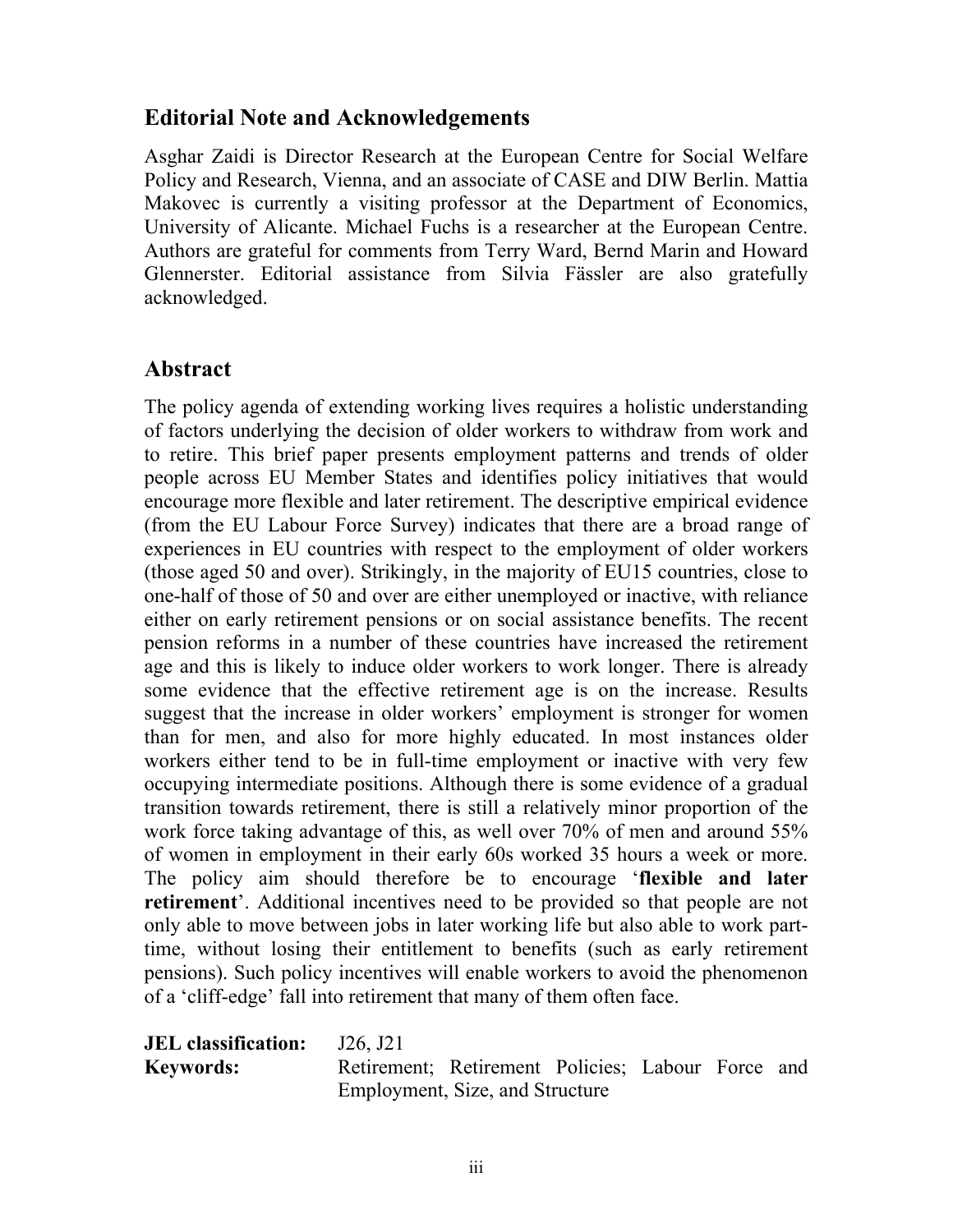### **I. Introduction**

The increase in life expectancy in recent years poses new challenges for policy makers across Europe. Faced with unprecedented rises in social expenditures on those in retirement and the need to ensure fiscal sustainability of social welfare and pension systems, policy makers have endeavoured to attain higher employment rates.<sup>1</sup> In particular, EU Member States are faced with the challenge of reversing the trend towards early retirement by providing incentives for people to remain in work longer. This policy agenda requires a good understanding of factors underlying the withdrawal of older workers from work into retirement. To this end, this brief paper draws upon the empirical evidence from the EU Labour Force Survey and analyses differences and similarities between labour force participation among older workers across the EU25. It then sets out the policy implications of the findings of this analysis.

In the majority of EU countries, a number of public policy initiatives have already been undertaken to encourage more work and later retirement among older workers. For instance, in some cases, steps have been taken to raise the official age at which state pensions become payable. In others, the possibility of taking early retirement through such means as being declared disabled has been made more restrictive. Although many of the changes in the official retirement age have already been introduced into legislation, their effect on the retirement age will occur at a much later date. The recent data on labour force participation suggest that these policies may be working, and the trend towards early retirement seems to have slowed down and perhaps even have been reversed, in the sense that employment rates of older workers and the median age of retirement appear to have risen. Nonetheless, for a sizeable majority of European workers, withdrawal from the labour force is still happening at an early age in most European countries (in some countries the effective age at which individuals retire is 5 years less than the official retirement age).

Unless policymakers continue to find ways to induce older workers to remain in the labour market longer, the demographic pressure in the future of a smaller work force and longer life expectancy will generate severe fiscal and social problems for most of the European welfare systems. The policy agenda that needs to be followed is one of 'flexible later retirement'. To achieve this, there is a need for additional incentives in the system to enable people not just to move between jobs in later working life but also to work part-time without losing their entitlement to benefit (such as early retirement pensions). Such policy incentives should encourage older workers to avoid the phenomenon of a

<sup>1</sup> For instance, the European Councils at Lisbon and Stockholm have set targets for raising employment rates in the EU by 2010, to 70% for the working-age population as a whole, to 60% for women and to 50% for older workers (aged 50-64). These targets imply an increase in employment of about 20 million overall, of 11-12 million women and of 5 million older workers.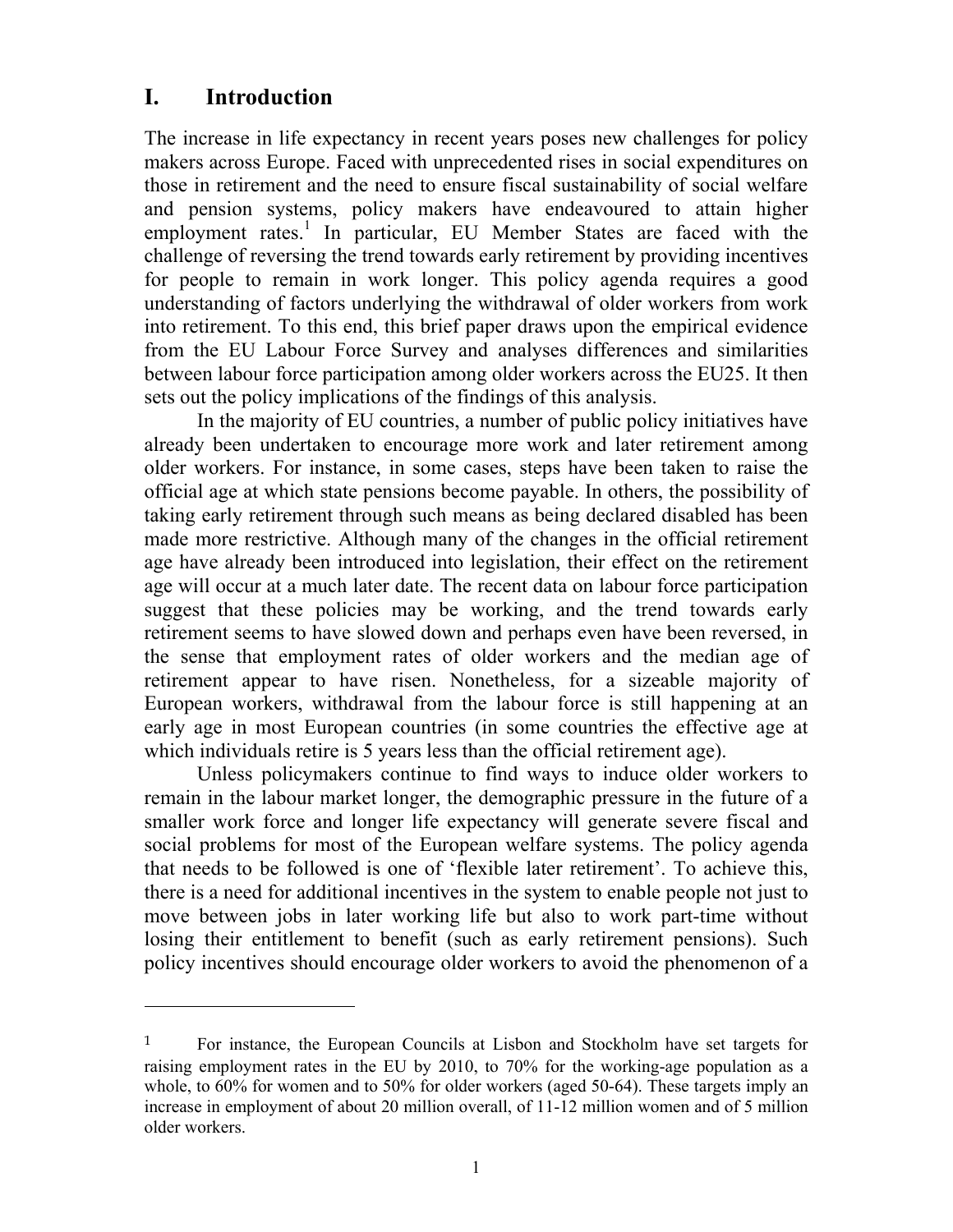'cliff-edge' fall from full-time work directly into retirement that many of them often face.

### **II. The empirical evidence**

 $\overline{a}$ 

#### *a. Employment rates among older workers*

As can be seen in Figure A.1, in  $2005<sup>2</sup>$ , there were wide differences in experience with respect to the employment of workers aged  $50-64$ .<sup>3</sup> Sweden, Denmark, and the UK show employment rates in excess of 60% for this age group, and Finland, Cyprus, Estonia and Portugal lag only slightly behind (around 60%). At the other end of the spectrum, there are six countries which had a relatively low employment rate – Malta (40%), Italy (41%), Poland (41%), Hungary (41%), Belgium (42%) and Slovenia (42%). In four other countries, the employment rate is also below the 50% Lisbon target: Luxembourg (43%), Slovakia (44%), Austria (44%), Spain (47%) and Greece (48%).

Strikingly, in the majority of EU15 countries, close to one-half of the population aged 50-64 is either unemployed, inactive with reliance either on social assistance benefits or on early retirement pensions. In some countries, this may be due entirely to the fact that the official retirement age is around 60 (especially for women). In other countries, the generosity of the pension system may have allowed early retirement for a sizeable majority, either as a result of the years of social contributions required to qualify for a pension being achieved or as a result of receipt of disability benefits. As noted above, recent pension reforms in a number of EU countries have increased the effective retirement age either through increasing the statutory age at which pensions are payable or through tightening access to early retirement or disability pension schemes.<sup>4</sup> This is the main factor underlying the projected decline in the take-up ratio (number of pensioners receiving public pensions relative to the population aged

<sup>&</sup>lt;sup>2</sup> 2005 is the latest year LFS for which data are currently available for all countries, except Luxembourg where it is 2004.

<sup>&</sup>lt;sup>3</sup> Employment rates are a good proxy of the participation rates in the majority of EU countries (with a possible exception of Germany and Poland where the unemployment amongst the older workers is non-negligible). This is mainly because many of those faced with unemployment at older ages are either discouraged or not expected to carry out job searches rigorously.

<sup>4</sup> A typical example of such a policy reform occurred in Germany. There is a gradual increase of age limit to draw old-age pension because of unemployment or part-time working from 60 to 63 for those born after 1946. For those born after 1951, this possibility together with the deduction-free early old-age pension for women (from the age of 60) has already been completely eliminated. In future, only possibility to draw pension before 65 is for persons with disabilities and long-time insured, with reductions applying (0.3% for every month of early retirement). Those who postpone retirement beyond 65 will also receive a bonus (0.5% for every month) (Federal Republic of Germany 2005).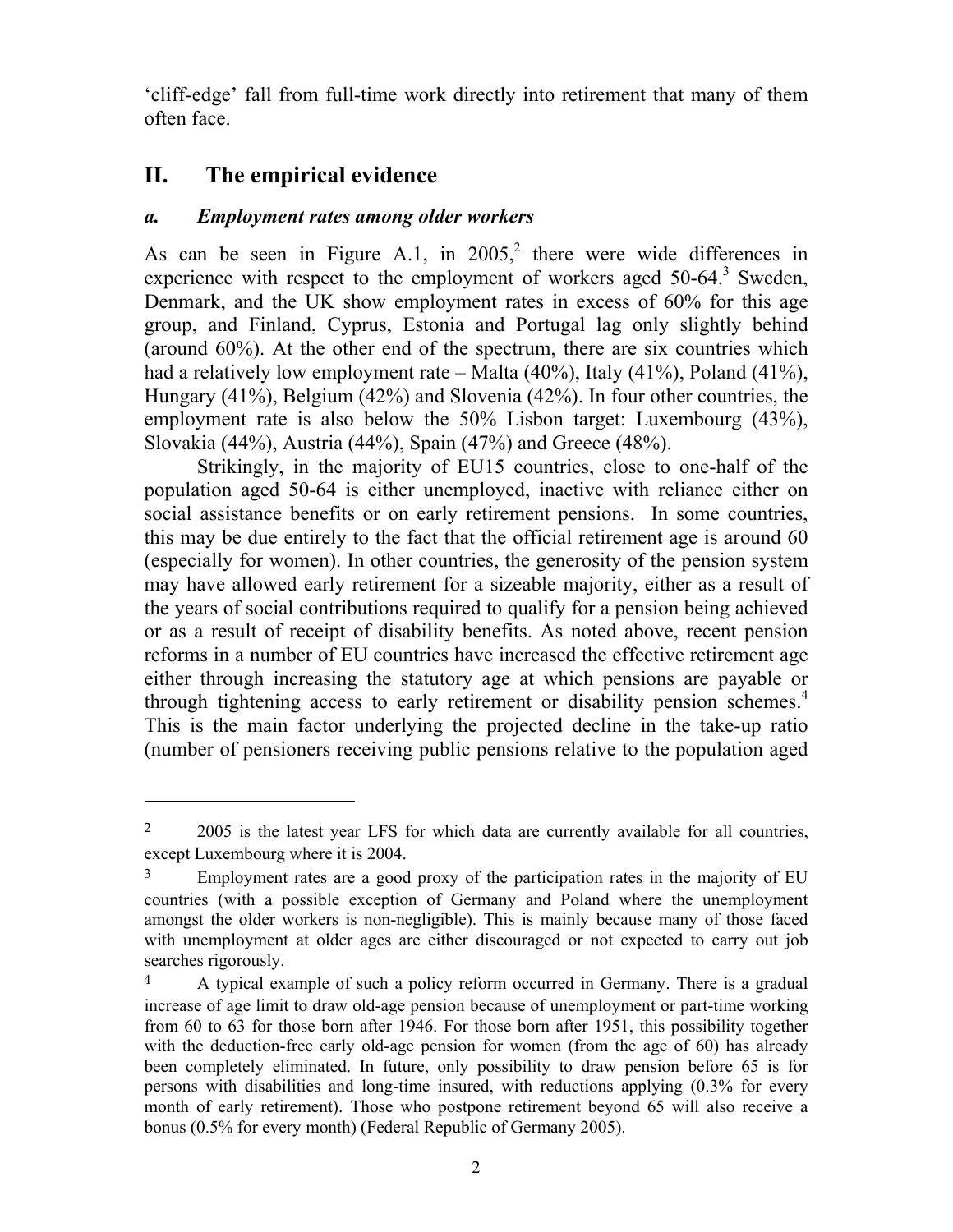65 and over) in EU25 over the coming 45 years (Economic Policy Committee and European Commission 2006). These projections indicate that on average take-up ratio will decline by nearly a fifth up by 2050, so reducing the financial effect of ageing to around the same extent. The projected higher employment, however, depends entirely on whether there is sufficient labour demand for the older workers in the economy. Favourable economic circumstances of a sustained high rate of growth will be an essential element in reversing the trend to early retirement in European countries.

The results in Figure A.1 provided only a broad overview of differences across EU25 countries, as they conceal gender differences in employment rates of older workers and also how employment rates differ between more detailed age groups (across those aged  $55-59$  and  $60-64$ ).<sup>5</sup> In practice, how quickly employment rates decline with age is of interest to policy makers, as well as the extent to which the employment rates observed in the latest year reflect a reversal of previous trends. It is also relevant to consider the extent of differences in employment rates between older workers with low, medium and high education levels.

#### *b. Employment rates of men and women (aged 50-64)*

With the exception of Sweden, Finland and Denmark, employment of older men (aged 50-64) is significantly higher than employment among older women in almost all EU countries (see Figure A.2). In four southern European countries (Greece, Spain, Italy and Malta), older men are more than twice as likely to be employed than older women. Malta in particular is a striking case, with one of the highest employment rates among older men (66%) but an employment rate of older women of only 16%. (Portugal is an exception amongst the southern European countries, as it has a relatively high employment rate among older women at around 50%). Ireland (71% among men, 39% among women), Luxembourg (57% and 29%), Belgium (53% and 30%) and Austria (55 and 34%) are the other countries that have a considerably lower employment of older women than of older men. Employment rates of older women are likely to rise in future years, as their working careers are more and more resembling those of men. Making their official retirement age the same as for men, following the ruling of the European Court of Justice, will also increase labour force participation of future older women.

 $\overline{a}$ 

<sup>5</sup> To a large extent, the employment patterns across EU countries for the age group 50- 54 are largely in line with the overall employment rate. For overall employment rate, see Carone (2005).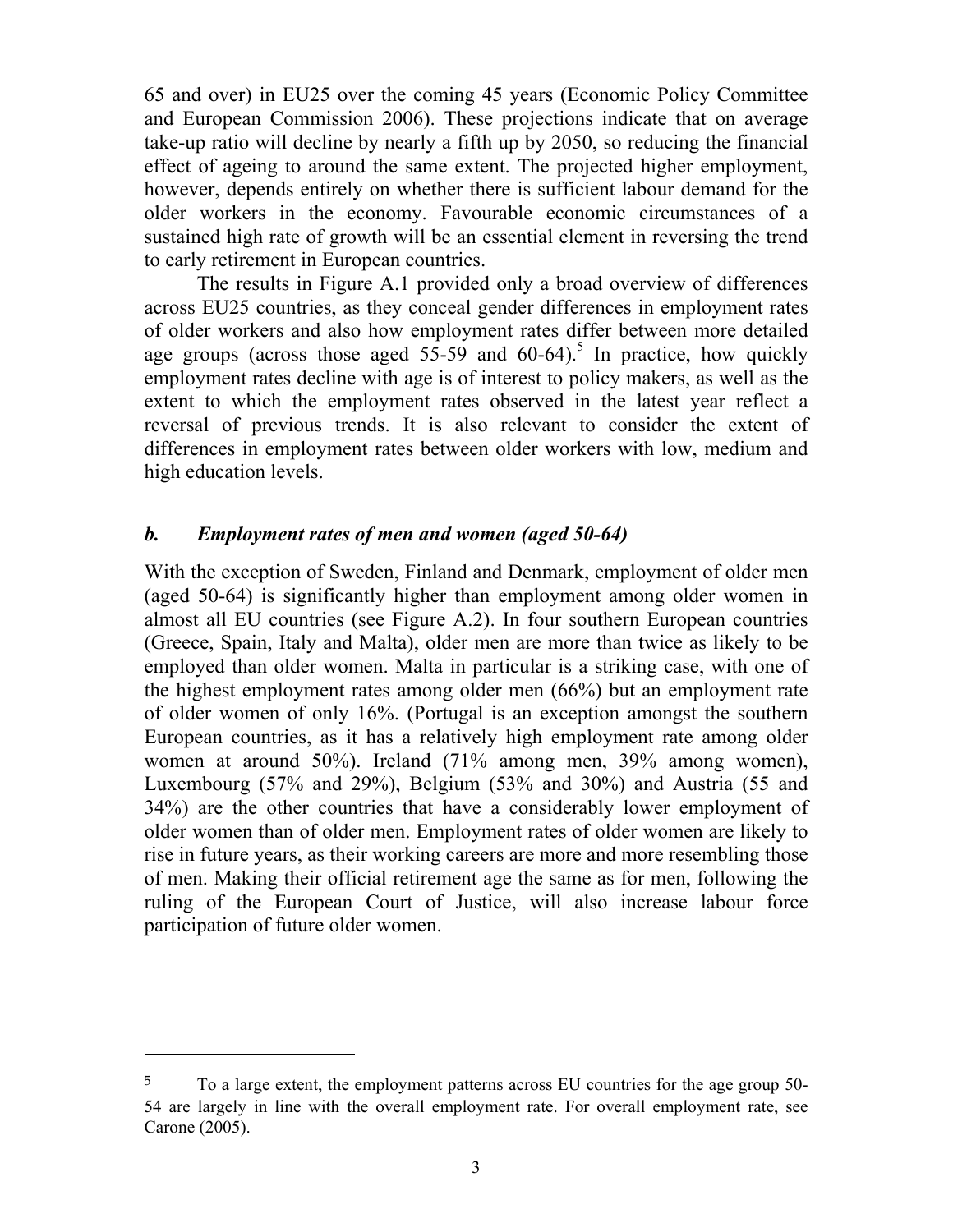#### *c. Employment rates of those aged 55-59*

Taking the age group 55-59, Sweden, Denmark and the UK, as for the broader age group, have the highest employment rates (close to 80%) in the EU, while in Estonia, the rate is only slightly lower (around 70%) (see Figure A.3). Three other EU15 countries (Finland, Germany and the Netherlands) and four countries of the new Member States (Lithuania, Latvia, Cyprus and Czech Republic) have an employment rate in excess of 60% for this age group. At the other end of the spectrum, Poland, Slovenia, Slovakia, Italy and Hungary are countries with the lowest employment rates in this age group (below 40%). Belgium, Luxembourg, Malta, Austria also have a relatively low employment rate, ranging from 40% for Belgium to 44% for Austria.

Employment rates of this age group might increase in future as a result of the recent raising of the official retirement age in many countries. However, the introduction and/or strengthening of minimum income guarantee schemes may act as a disincentive for some of those older workers who did not have a long working career. The effect of minimum income guarantee schemes on work and savings incentives should be reviewed, and the experience of countries such as the UK in this respect could provide useful lessons, as envisaged by the Open Method of Coordination in this area.

#### *d. Employment rates of those aged 60-64*

For the oldest age group (60-64), Sweden is the only country in which the employment rate exceeds 50%. The only other countries with employment rates higher than one-third are Portugal (43%), the UK (39%), Cyprus (38%), Ireland (38%), Estonia (38%), and Denmark (35%). At the other end of the spectrum, Slovakia, Hungary, France, Austria, Malta, Luxembourg and Belgium all have an employment rate of less than 15% among those aged 60-64.

In the great majority of countries, the employment rate of the 60-64 age group is well over 25 percentage points lower than that of those aged 55-59 (ranging from 25 percentage points lower in Sweden to more than 40 points lower in France and Denmark). In France, the employment rate of 60-64 yearolds is only 13% (as against 54% for the 55-59 age group). This partly reflects the fact that in France the age of retirement from the general scheme is 60, and those who started their work career at 14 can retire sooner (as early as 56).

#### *e. Trends in employment rates of men and women*

 $\overline{a}$ 

Table A.1 shows trends in employment rates of older workers between 1998 and 2005<sup>6</sup> for the three age groups (50-54, 55-59, and 60-64). In 1998,

<sup>6</sup> The base year for Malta is 2000 (instead of 1998), and the final year for Luxembourg is 2004 (instead of 2003).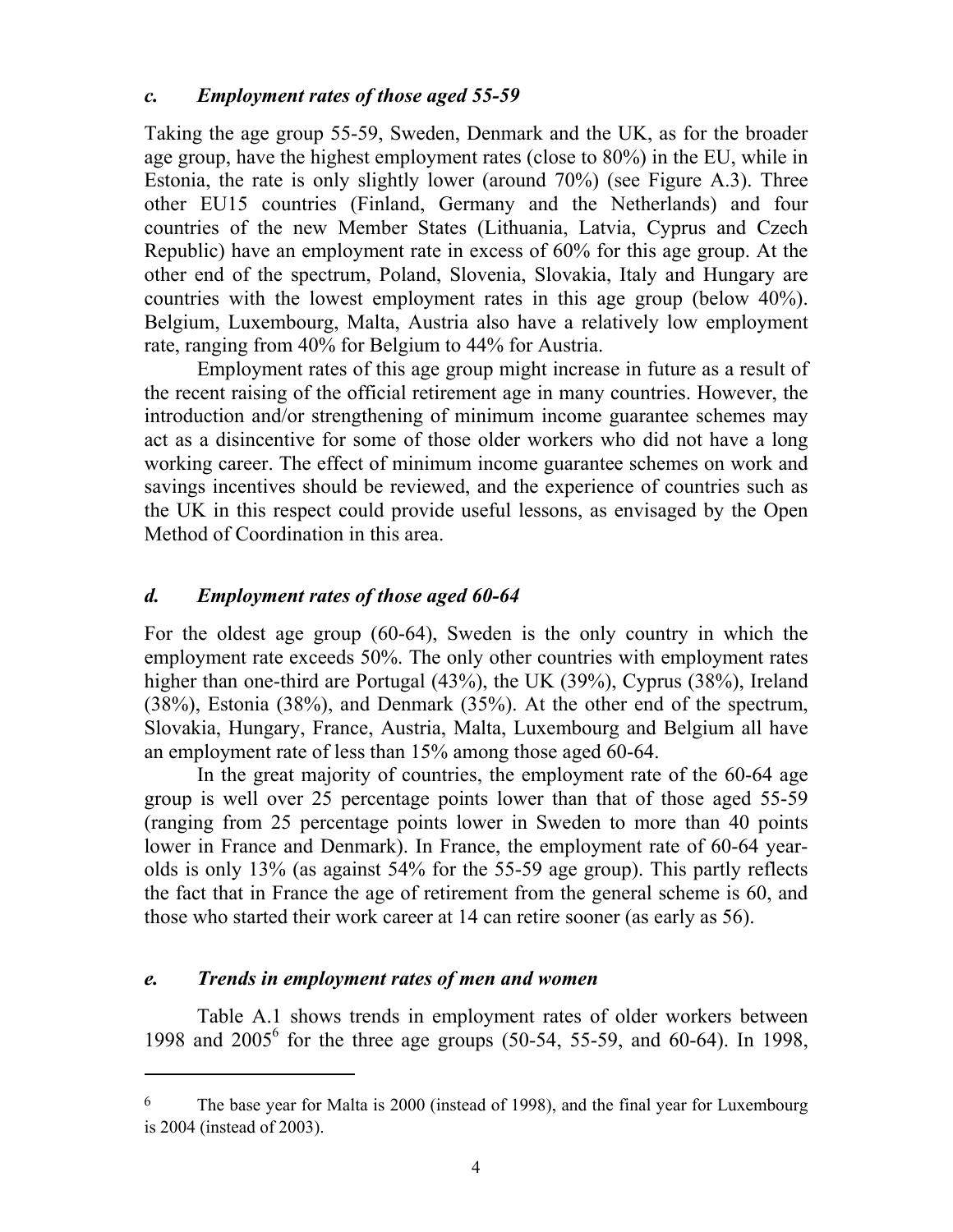there were six countries in which the employment rate in the age group 55-59 was below 40%: Hungary (25%), Slovenia (33%), Belgium (35%), Italy (36%), Slovakia (37%) and Luxembourg (38%). In addition, there were five other countries (France, Germany, Malta, Austria, and Finland) where employment of those aged 60-64 in 1998 was low. To track trends over time, these 11 countries are further categorised into three groups (on the basis of employment rates of those aged  $60-64$ :

- ¾ Hungary, Slovak Republic and Austria with the lowest employment rate (employment rate below 10% among those aged 60-64);
- ¾ Belgium, France, Luxembourg and Malta with a slightly higher employment rate (around 10%);
- ¾ Italy, Slovenia, Germany and Finland with an employment rate almost twice as high as the first group.

Figures A.4 (a-c) show that in the majority of these 11 countries, employment in the age group 60-64 has risen over the period 1998-2005, although only in Germany, Finland and Hungary, by a significant amount (from 19% to 28% for Germany, from 19% to 34% for Finland and from 7% to 15% for Hungary). By contrast, Sweden, Estonia, Denmark and the UK all show a relatively high employment rate of older people in 1998. Figure A.5a shows the trend for these four countries. The largest percentage point increase occurred in Sweden, (rising from 47% in 1998 to 57% in 2005). In Denmark, Estonia and the UK ,on the other hand, there was only a modest increase in employment of those in this age group . In Portugal, Cyprus and Ireland, which also had relatively high employment rates for the 60-64 age group in 1998 (but – unlike Sweden, Estonia, Denmark and the UK – not necessarily among younger groups as well). there was a steady rise in employment in the last two, but in Portugal, the employment rate remained unchanged (Figure A.5b).

In almost all countries, the rise in employment among older women has exceeded that of men in recent years (Table A.2). This reflects an increase in the employment of women in all age ranges, though there are clear differences across countries. In Belgium and Ireland, the rise in the employment rate of women aged 50-64 between 1998 and 2005 was 13-15 percentage points, well above the rise in the rate for men in this age group, (5-6 percentage points). In Hungary, the employment rate of women in this age group in 2005 was some 18 percentage points higher than in 1998, whereas the employment rate for men rose by 11 percentage points. In Spain and the Netherlands, the rise in employment among older women was also well above that for men over the period.

#### *f. Patterns and trends of employment by educational attainment*

In all countries, older people with 'high' education (ie tertiary level) have a considerably greater chance of being employed than those with 'low' education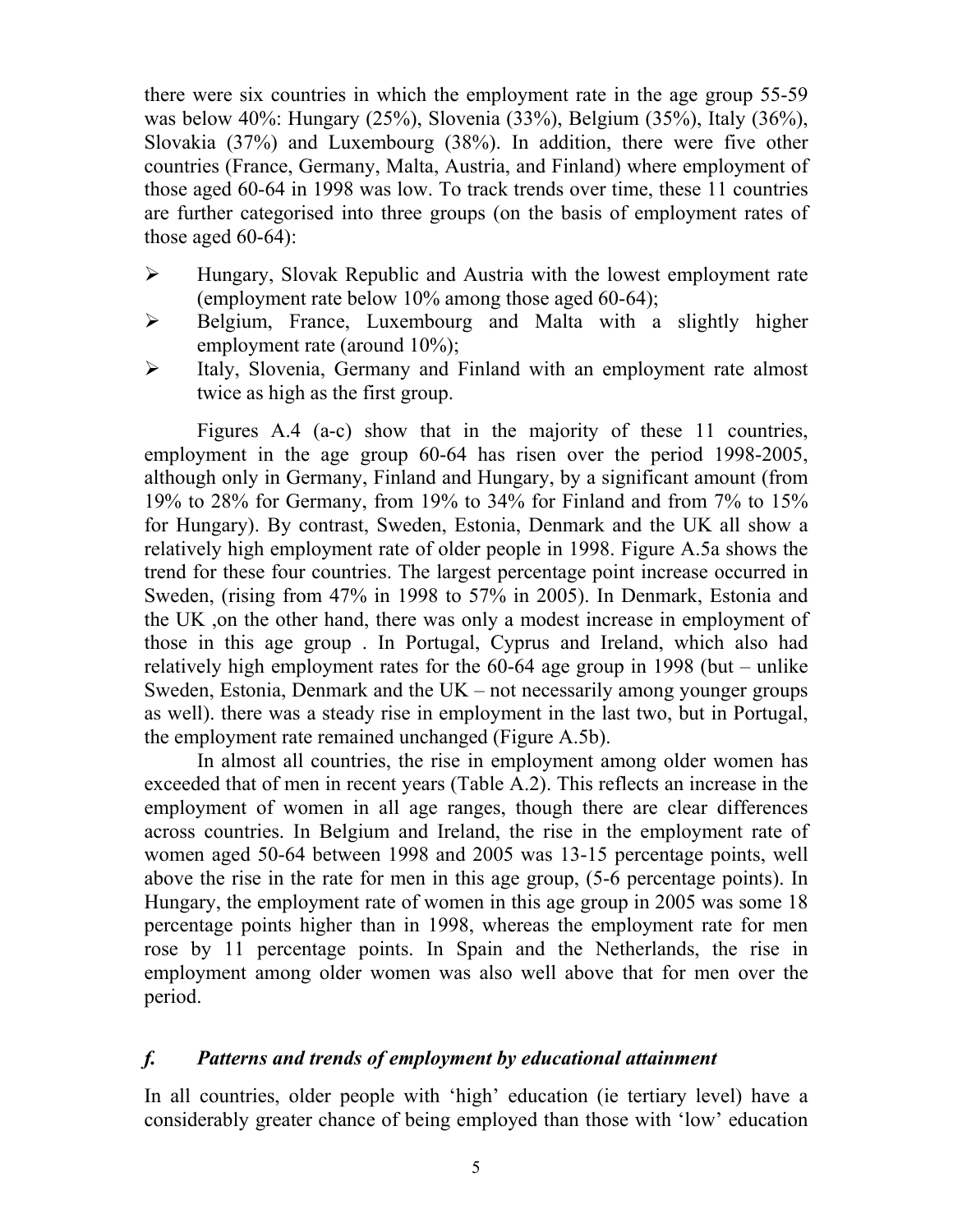(see Table A.3).7 Within the EU-15, in Belgium, Luxembourg and Italy, the employment rate for older people with high education is twice as high as those with low education (only basic schooling). In the ten new Member States, in the Czech Republic, Slovakia, Lithuania and Latvia, the differences in the employment rates of older people with high and low education is similarly large.

#### *g. Working hours of older people in employment*

In the EU as a whole, some 87% of men in employment aged 50-54 worked fulltime hours, or 35 hours or more per week, in 2005 while just over 7% worked under 30 hours a week (see Table A.5). This pattern varied comparatively little across the EU, the main exceptions being, on the one hand, the Czech Republic and Slovakia, where around 97% of men worked full-time hours and under 2% worked less than 30 hours a week, and, on the other, Malta, the Netherlands, Finland and Sweden, where under 80% worked full-time hours and, apart from Malta, over 10% worked under 30 hours a week.

For women in this age group, however, as for women in employment as a whole, part-time working is more prevalent. Only just over 61% in the EU worked full-time hours in 2005 while almost 29% worked under 30 hours a week, though these figures varied markedly across Member States. In the Czech Republic, Slovakia and Estonia, over 90% of women employed worked 35 hours a week or more and in the first two, under 4% worked less than 30 hours a week. The figures were similar in most of the other new Member States on the European mainland as well as in the accession countries. By contrast, in Belgium, Germany and the UK, as well as Malta, under half of women aged 50- 54 worked full-time hours and, Malta apart, around 40% worked under 30 hours a week. Moreover, in the Netherlands, under 20% of women of this age worked full-time hours and 65% under 30 hours a week.

Although fewer men aged 55-59 worked full-time hours and more worked under 30 hours a week, the difference is not large – only around 2-3 percentage points in both cases in the EU as a whole. In few countries, there is a significant sign of part-time working among men increasing as they pass from their early 50s to late 50s. Only in the Netherlands, Austria, the UK, Poland and, above all Cyprus, was the proportion in employment working 35 hours or over more than 5 percentage points lower than for those aged 50-54.

For women, on the other hand, there is more widespread evidence of a shift to shorter hours for those aged 55-59. In the EU as a whole, only 55% of women in this age group in employment worked 35 hours or more, while around 35% worked under 30 hours, a difference of some 6 percentage points relative to the figures for the 50-54 age group. In Belgium, Germany and Sweden, the

 $\overline{a}$ 

<sup>7</sup> Unfortunately, it is not possible to analyse trends in employment for subgroups based on the educational attainment as the education variable is not available for earlier years.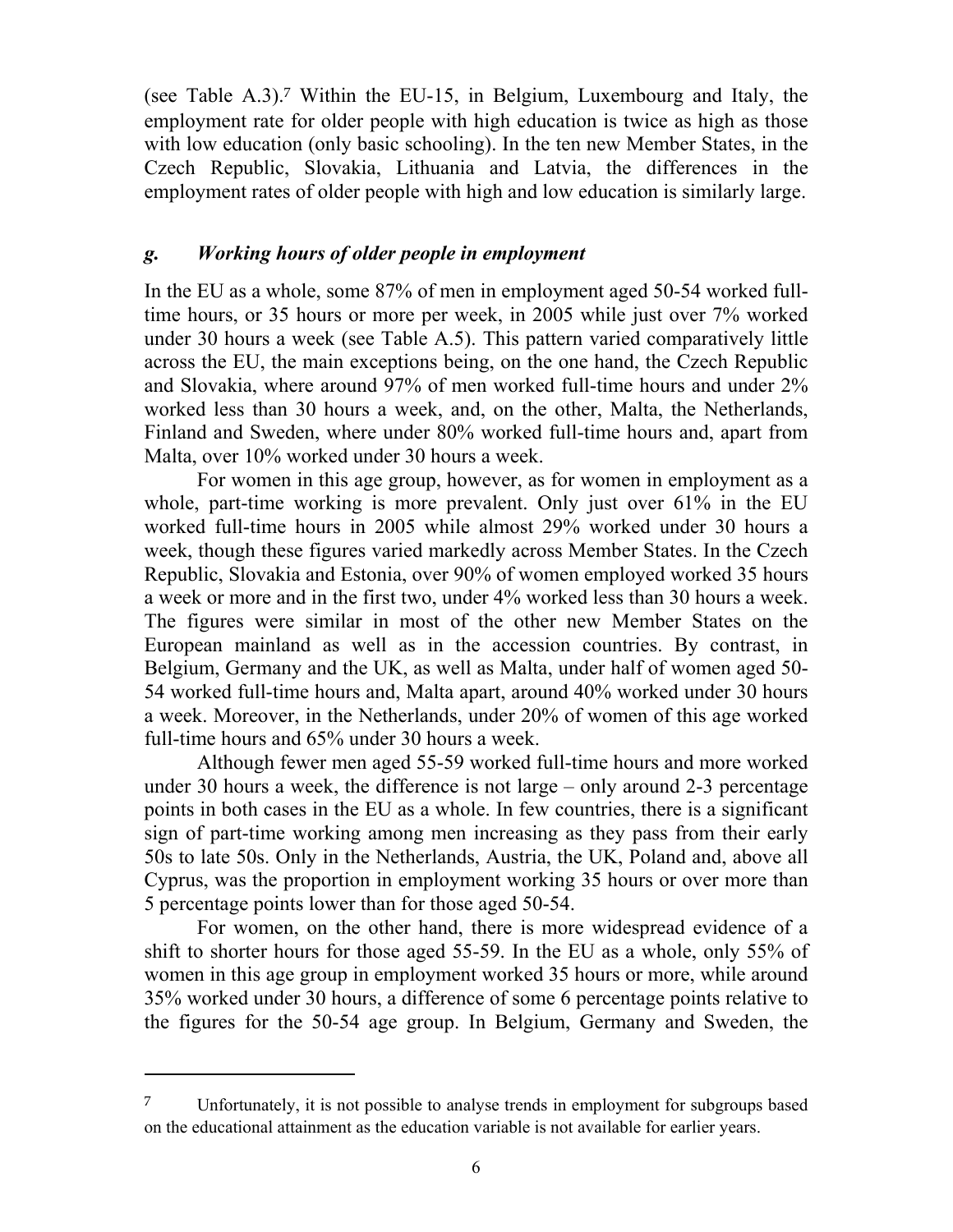proportion working full-time hours was around 7-8 percentage points less than for the younger age group, while in Portugal and many of the new Member States as well as two of the accession countries, the difference was even larger – specifically in Lithuania, Malta, Poland, Slovenia and Slovakia together with Romania and Croatia.

There is much more of a shift towards part-time working among both men and women in their early  $60s - i.e.$  as they approach the official retirement age in most countries. Around 76% of men aged 60-64 worked 35 hours a week or more and just under 17% worked under 30 hours, a difference of some 7-8 percentage points as compared with those aged 55-59. In the Netherlands, Austria, Portugal and Finland, as well as in Hungary, Malta and Romania, the proportion of men in this age group working full-time hours was over 12 percentage points less than for the younger age group. In Germany, France, the UK as well as in Malta, the Czech Republic and Croatia, it was 9-10 percentage points less. In all of these countries, therefore, there is evidence of a gradual transition towards retirement, although with the exception of Malta and the Netherlands, there is still a relatively minor proportion of the work force taking advantage of this, in the sense that well over 60% and in most countries, well over 70% of men in employment in the early 60s worked 35 hours a week or more.

For women, there is more sign of such a gradual transition. Only 44% of women in work in the EU aged 60-64 were employed for 35 hours a week or more in 2005, 11 percentage points less than those aged 55-59 and 46% worked under 30 hours. In Belgium and the UK, the proportion of women in this age group working full-time hours was around 15 percentage points less than in the younger age group, in Bulgaria and Croatia, around 25 percentage points less, in the Czech Republic and Hungary, over 30 percentage points less and in Finland, almost 45 percentage points less. Nevertheless, in a number of countries – Greece, Spain, Italy and the three Baltic States as well as Bulgaria – well over 60% of women in their early 60s worked 35 hours a week or more.

#### *h. Changes in working hours*

There is, however, little sign of a general shift towards older people working shorter hours as they near retirement. The proportion of people aged 50 and over in employment working part-time hours – here defined as under 35 hours a week – has, therefore, risen over recent years in only a minority of EU Member States. Only in 7 Member States (Belgium, Germany, France, Ireland, Italy, the Netherlands and Austria) plus Bulgaria, therefore, did the relative number of men aged 50-54 working under 35 hours a week increase between 1998 and 2005. In all of these countries, the proportion of women working these hours also increased, as it did in Spain, Cyprus and Lithuania (Table A.6).

These 7 Member States together with Bulgaria also showed an increase in the proportion of men and women aged 55-59 working part-time hours, in this case being joined by Hungary and Finland in respect of men and Lithuania and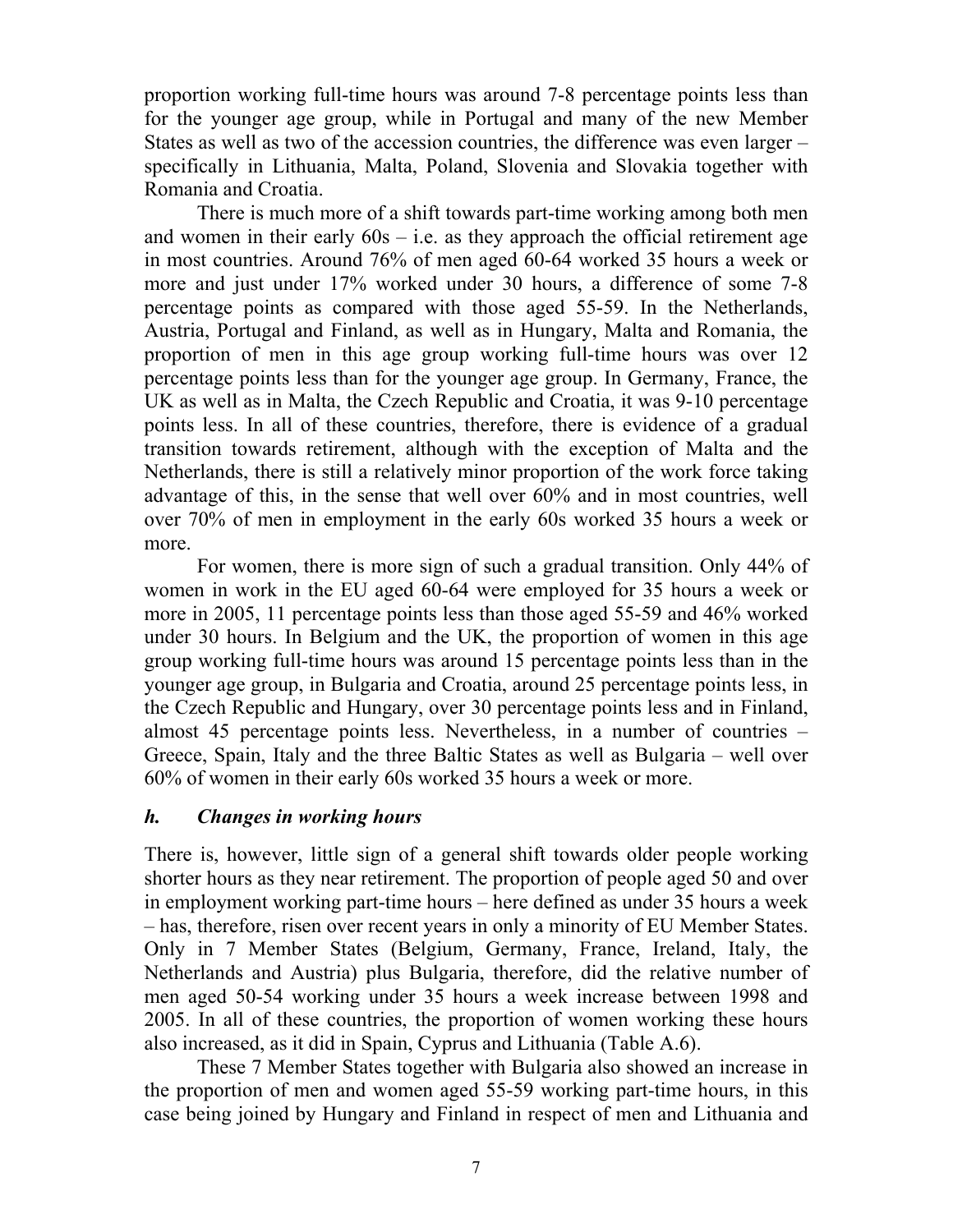Poland, in respect of women. In all the other countries, however, the proportion either declined or remained much the same.

The same set of countries, in addition, experienced a rise in the proportion of men and women aged 60-64 working under 35 hours a week. Apart from Finland, however, no other country showed an increased in the proportion for both men and women. In Latvia and the UK, the proportion of men in this age group working part-time hours rose, in Spain, Slovenia and Slovakia, the proportion of women working these hours increased. On the other hand, in the majority of countries, the proportion of those in the early 60s employed for under 35 hours a week either declined and remained broadly unchanged.

## **III. Synthesizing discussion and policy implications**

- 1. Retirement is a complex phenomenon and it can be defined in many different ways. In the empirical evidence presented above, it is assumed that the absence of employment in the formal labour market after someone reaches 50 is synonymous with inactivity or retirement. This definition is likely to be a good proxy of withdrawal from the formal labour market for a number of reasons:
	- In many countries, those who are categorised as unemployed according to the international standard ILO definition are only a small fraction of the total. The majority are categorised as inactive and no longer actively searching for employment.
	- In some countries the benefits paid to the unemployed are effectively used as a form of early retirement pension. Also, those who find themselves out of job when they are over 50 may not have much financial incentive to find work in the formal sector, as it might affect the receipt of their benefit and it might not add much to their future pension entitlement. This is particularly the case when there is a minimum income guarantee scheme for pensioners.
- 2. As workers approach the official retirement age, they tend to take account of a range of factors when considering whether they should remain economically active or not. As is evident from the low employment rates, a mix of factors have encouraged early withdrawal from the labour market for a sizeable number of European older workers, whether voluntarily or not. These factors are outlined below together with their policy implications.

### *a. Institutional factors*

3. It is important to be aware of the incentives to work inherent in the pension scheme, either public or private (e.g. is there any financial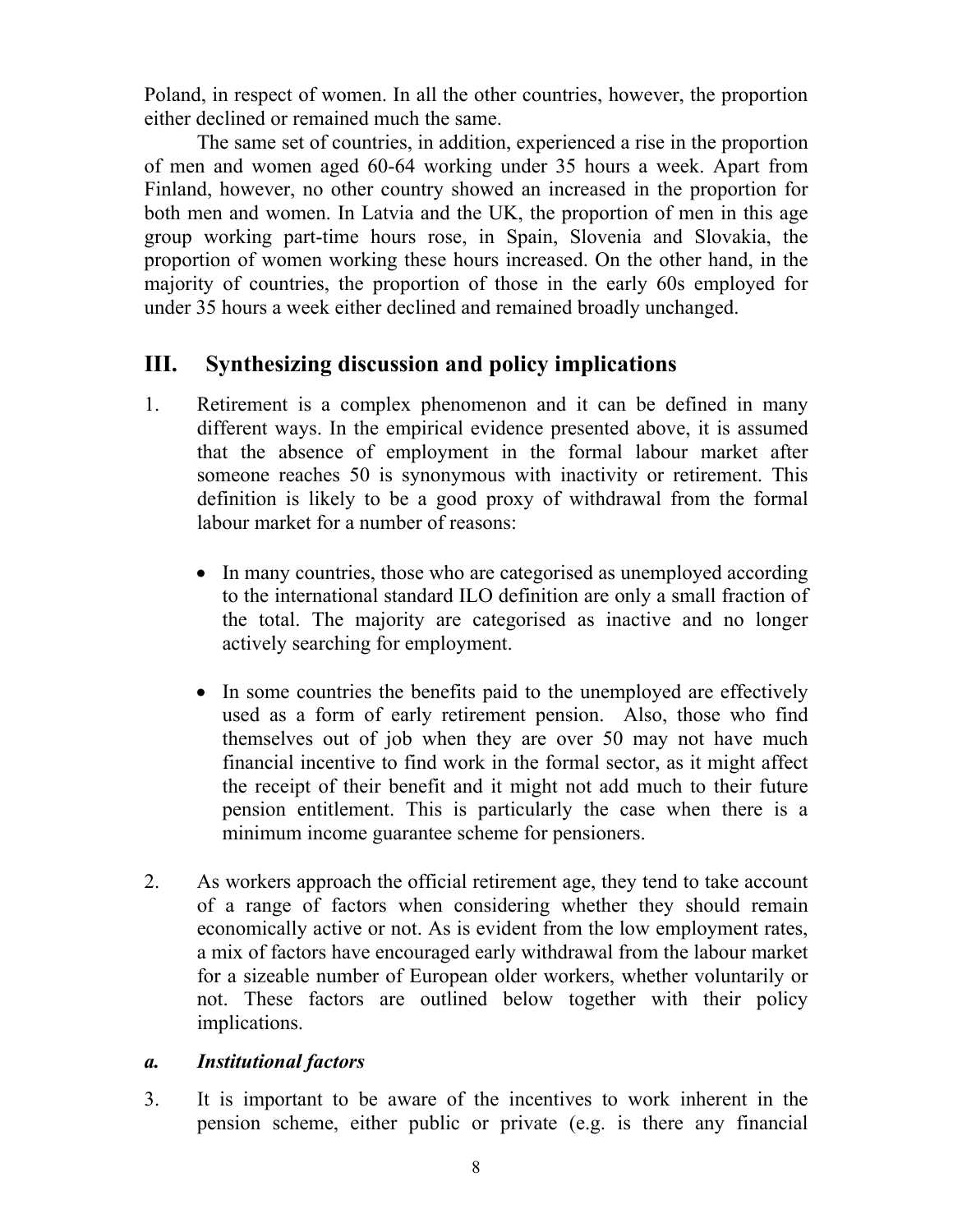penalty for early retirement, and are there gains in delaying retirement?). Until recently, there were little or no actuarial adjustments in many European countries for taking retirement at an age earlier than the official retirement age. The system therefore offered incentives for people to take retirement earlier than the official age. As a result, the median or effective age of retirement was reduced to well below the official retirement age in many countries.

- 4. In many countries, changes in the pension system has brought about actuarial adjustments so as to encourage later retirement. Moreover, in other countries, the actuarial terms have improved (e.g. in the UK, the receipt of both the basic State pension and the supplementary pension (SERPS) can be deferred up to age 70 with a gain of 10% per each year deferred, instead of 7.7% as previously).
- 5. For company pensions, many employers operate more rigid retirement policies, imposing a fixed pension age. The majority of schemes have normal pension ages of 65 and permit early retirement after age 60. Very few have retirement ages older than 65.

#### *b. Individual factors*

6. Individual attributes play an important role in workers' employment at older ages. Health plays a major role, so the tax and benefit system could provide incentives to employers to improve workplace conditions so as to retain older workers in employment. The care responsibilities of other adults in the family is also a hindering factor in the employment of older women. Individual attitudes towards working in older age also play an important role, many, on the one hand, continuing to believe that they should be able to stop working at the same age as their predecessors, while others would prefer to go on working if they had the opportunity.

#### *c. Labour demand*

- 7. Many who retire early do so since they cannot find suitable job to retain. This is driven mainly by a low labour demand for older workers, especially for those who are low educated. This is partly due to misconceptions about the low productivity of older workers, and this affects retention and hiring of older workers. The Age Discrimination Act will reduce some of these malpractices, so as to ensure that employers do not discriminate against their employees and job candidates on the basis of age. In addition, many countries have followed active employment policies in providing greater incentives to hire and retain older employees. These are often accompanied by campaigns publicising change in employers' attitudes towards older workers and adapt working conditions in line with older workers' needs.
- 8. There are also myths surrounding the work share and its positive impact on the overall employment and wage costs. The work-sharing policies that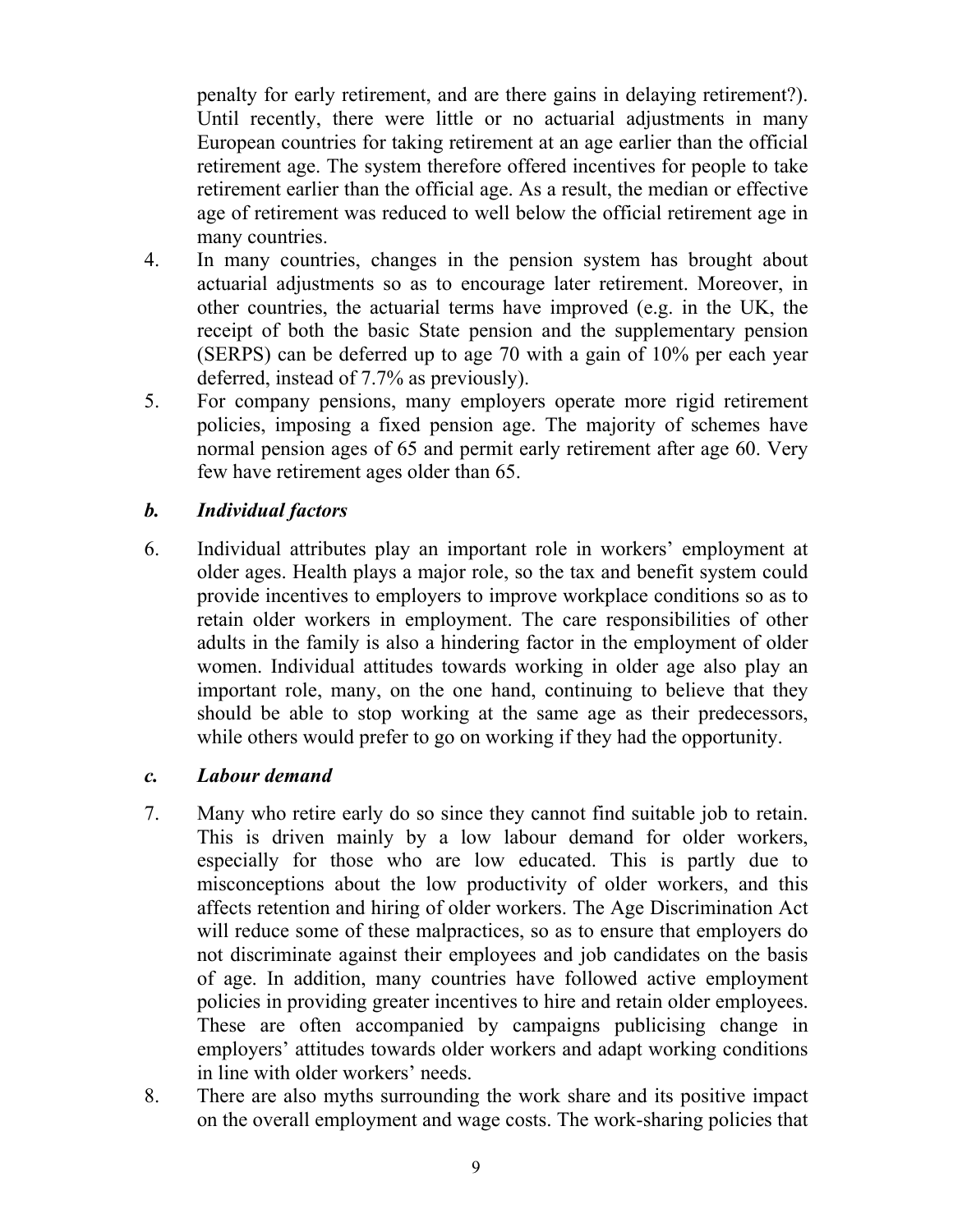had been followed in some countries (e.g. France) seem not to generate any positive impact of higher overall employment. These policies are based on the fallacy that employment for young workers can be generated by inducing older workers towards early retirement. The empirical evidence suggests that these policies do not attain the objectives of raising overall employment, but they end up reducing the labour demand of older workers considerably.<sup>8</sup>

#### *d. Options for flexible later retirement part-time retirement*

9. Policies to extend people's working lives have been adopted in a number of EU countries, either in the form of restricting the age of earlier retirement or through a shift to defined contribution type systems which give rise to strong incentives to delay retirement. However, more measures are needed to enable workers to move more easily between sectors and to encourage part-time retirement before a complete withdrawal from the labour force. This will help to combat population decline and at the same time increase taxable capacity in the economy as well as raising the retirement income of future pensioners.

 $\overline{a}$ 

<sup>8</sup> For a review, see Kapteyn, Kalwij and Zaidi 2004.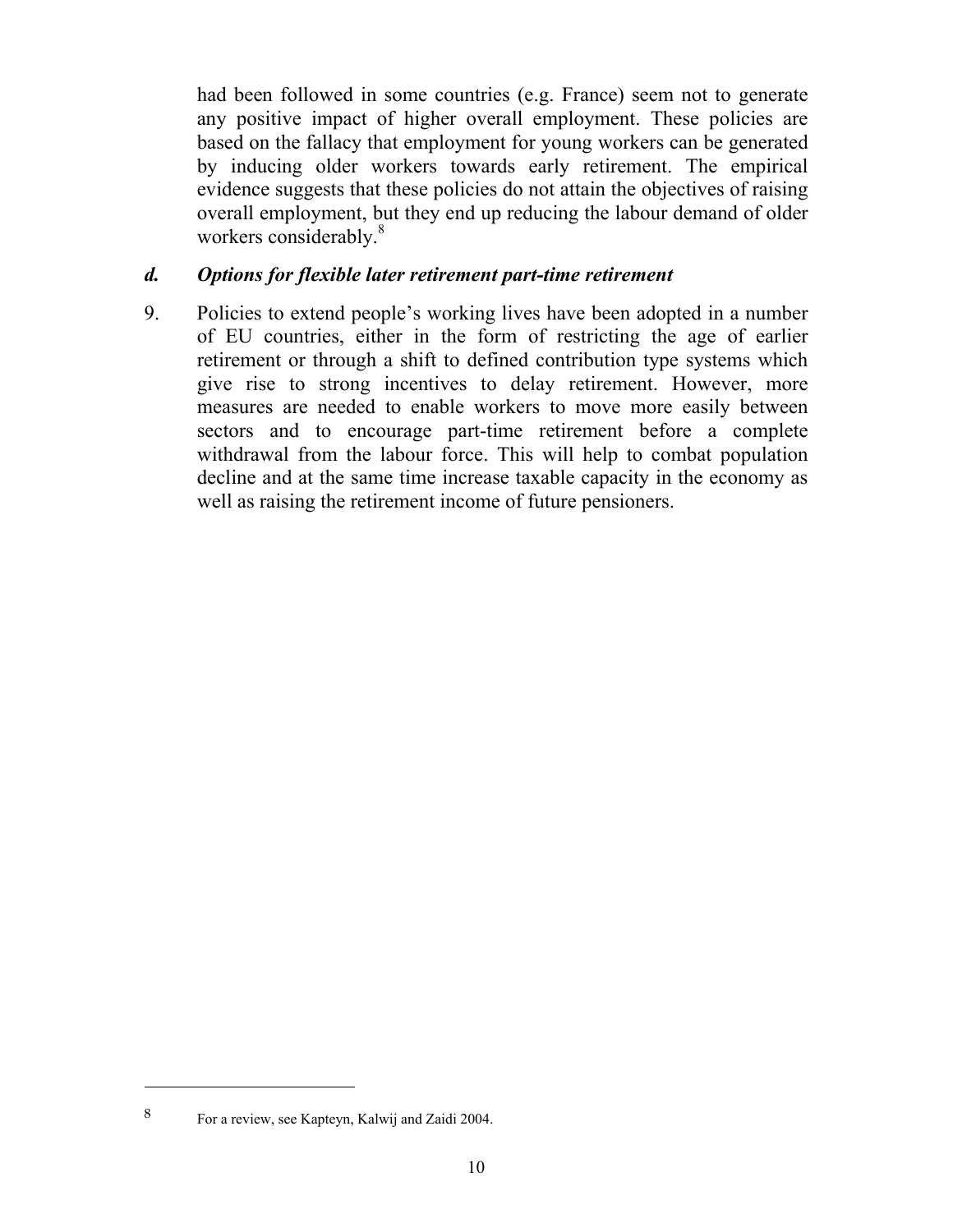### **Statistical Annex**





b. NMS-10

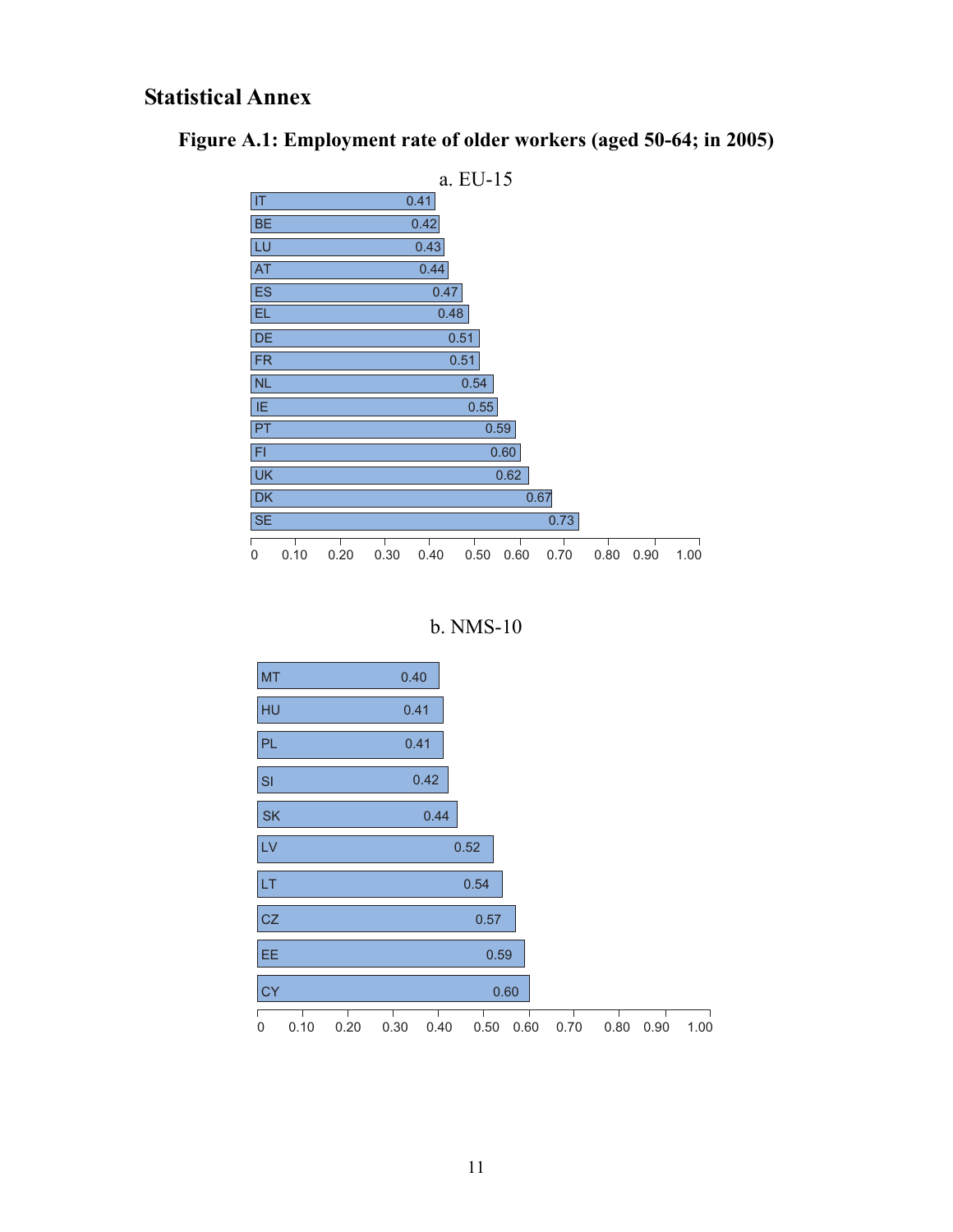#### **Figure A.2: Employment rate of older workers (aged 50-64) by gender, in 2005**

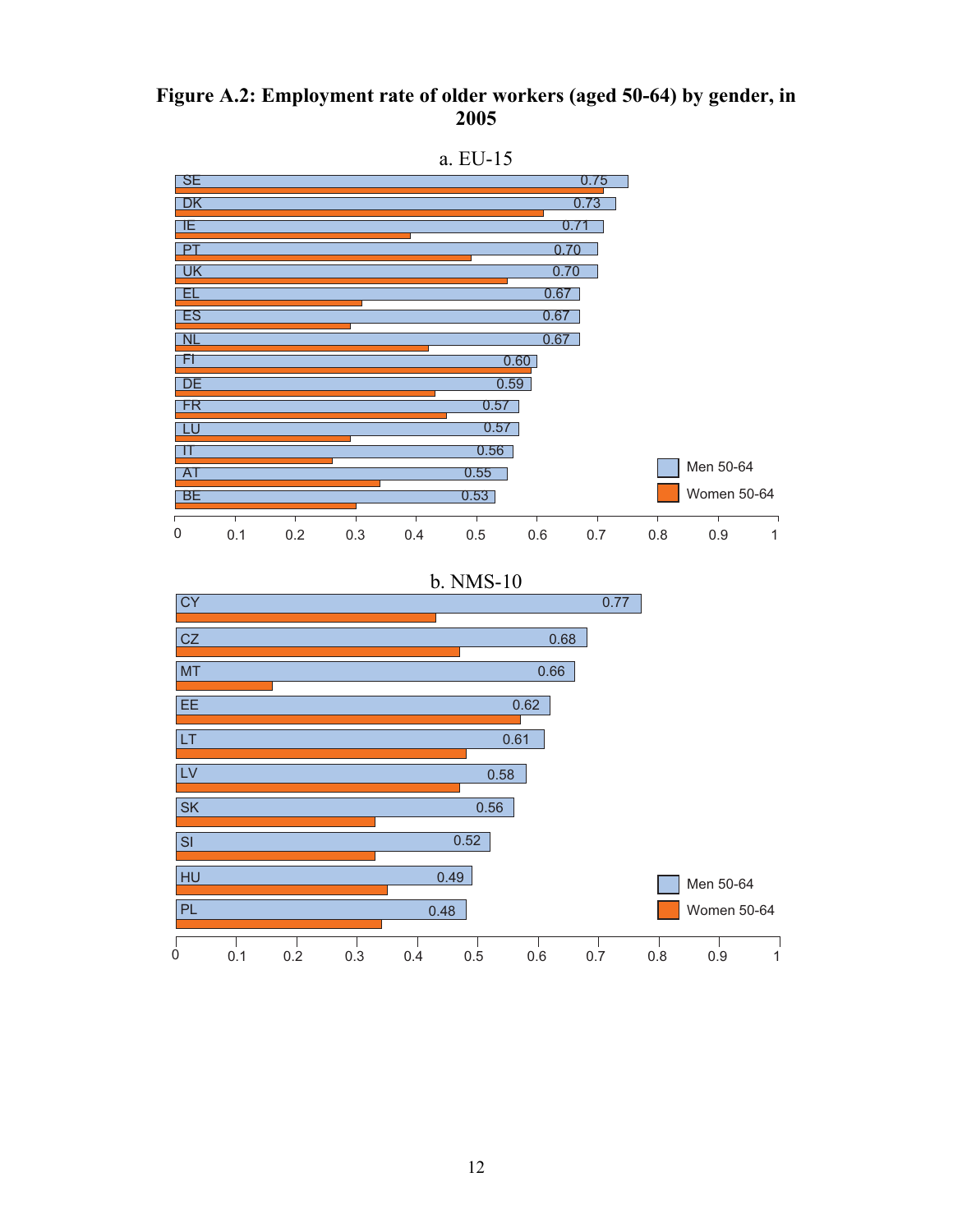



b. NMS-10

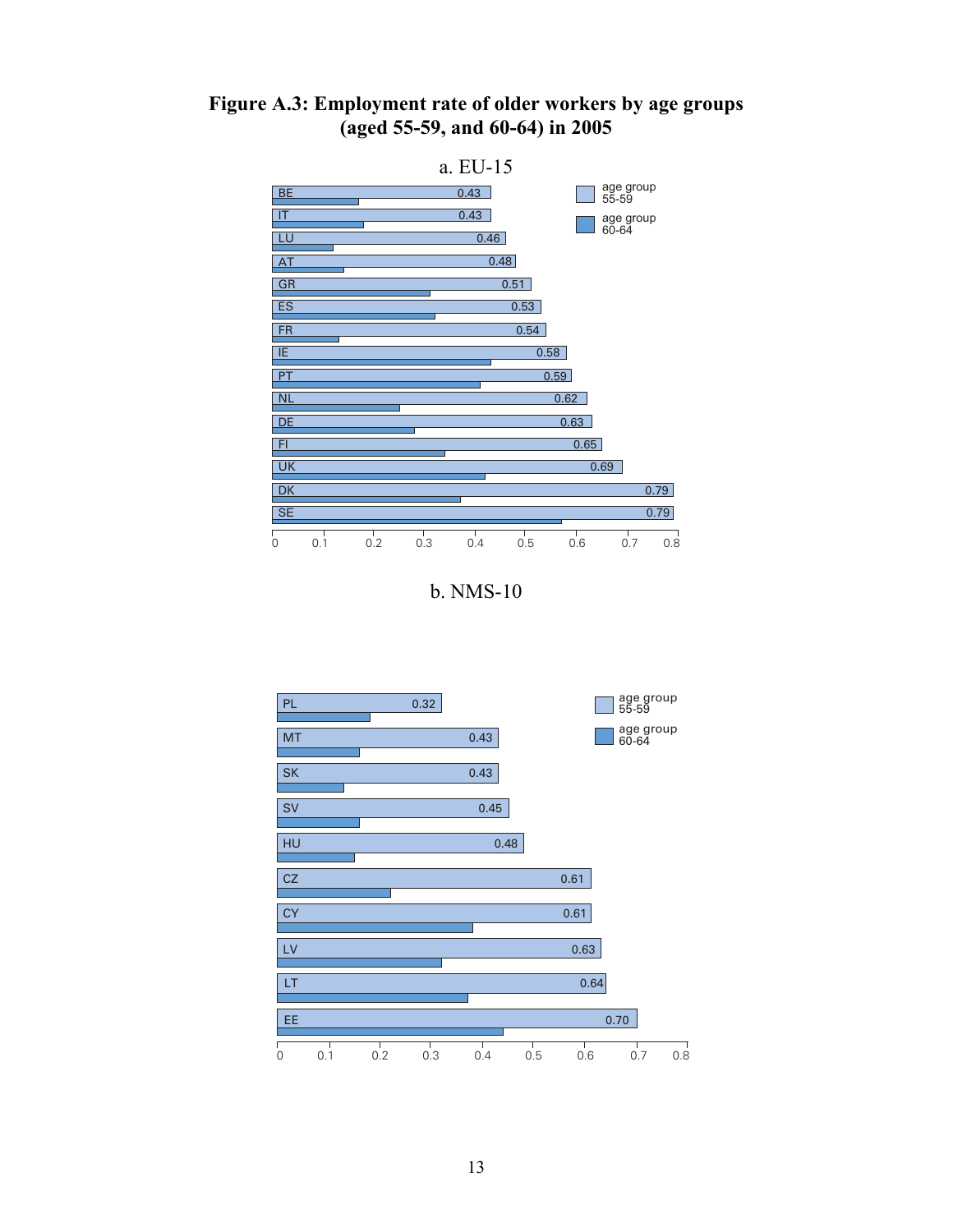

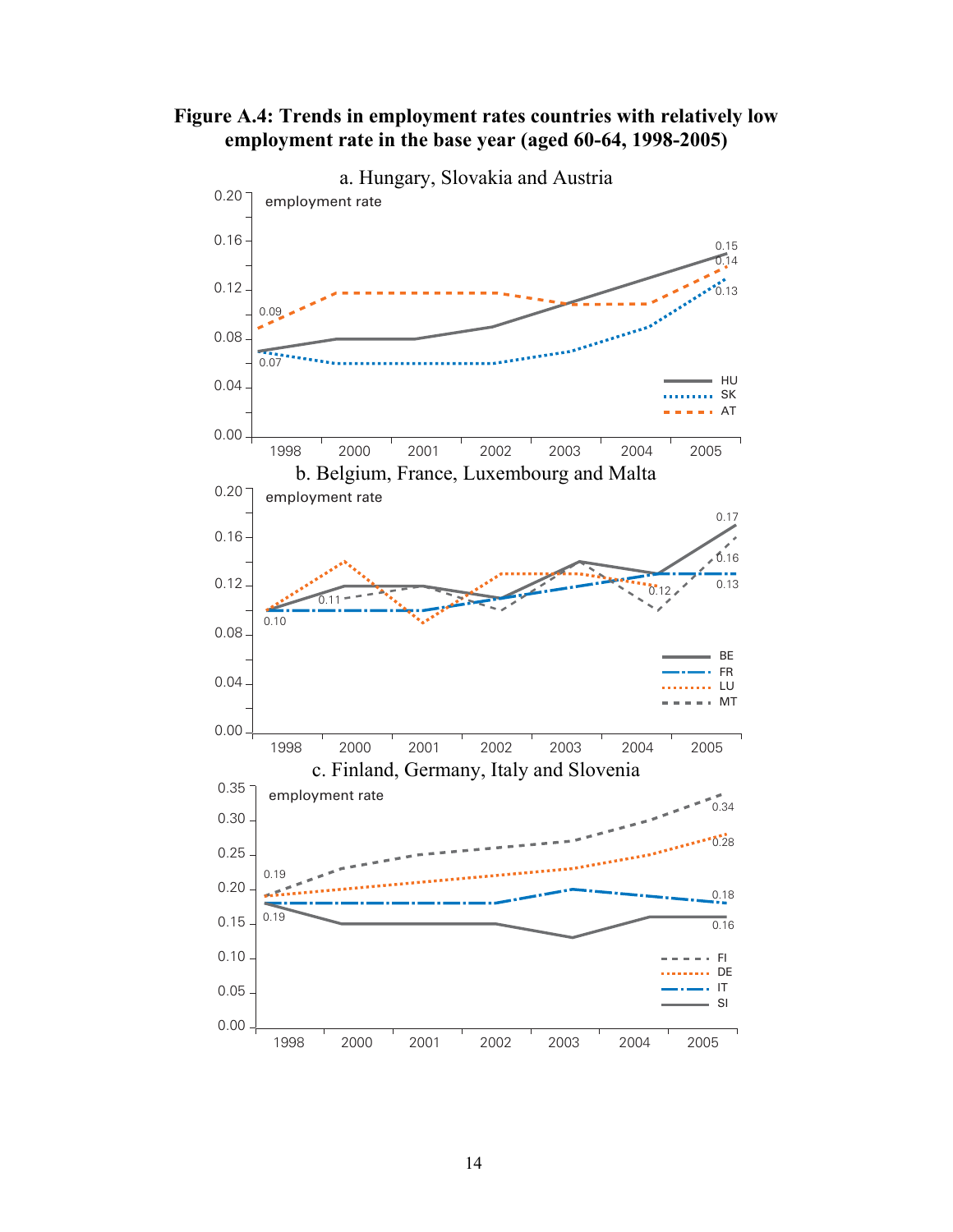#### **Figure A.5: Trends in employment rates countries with relatively high employment rate in the base year (aged 60-64, 1998-2005)**



a. Sweden, Denmark, Estonia and the UK

#### b. Portugal, Cyprus and Ireland

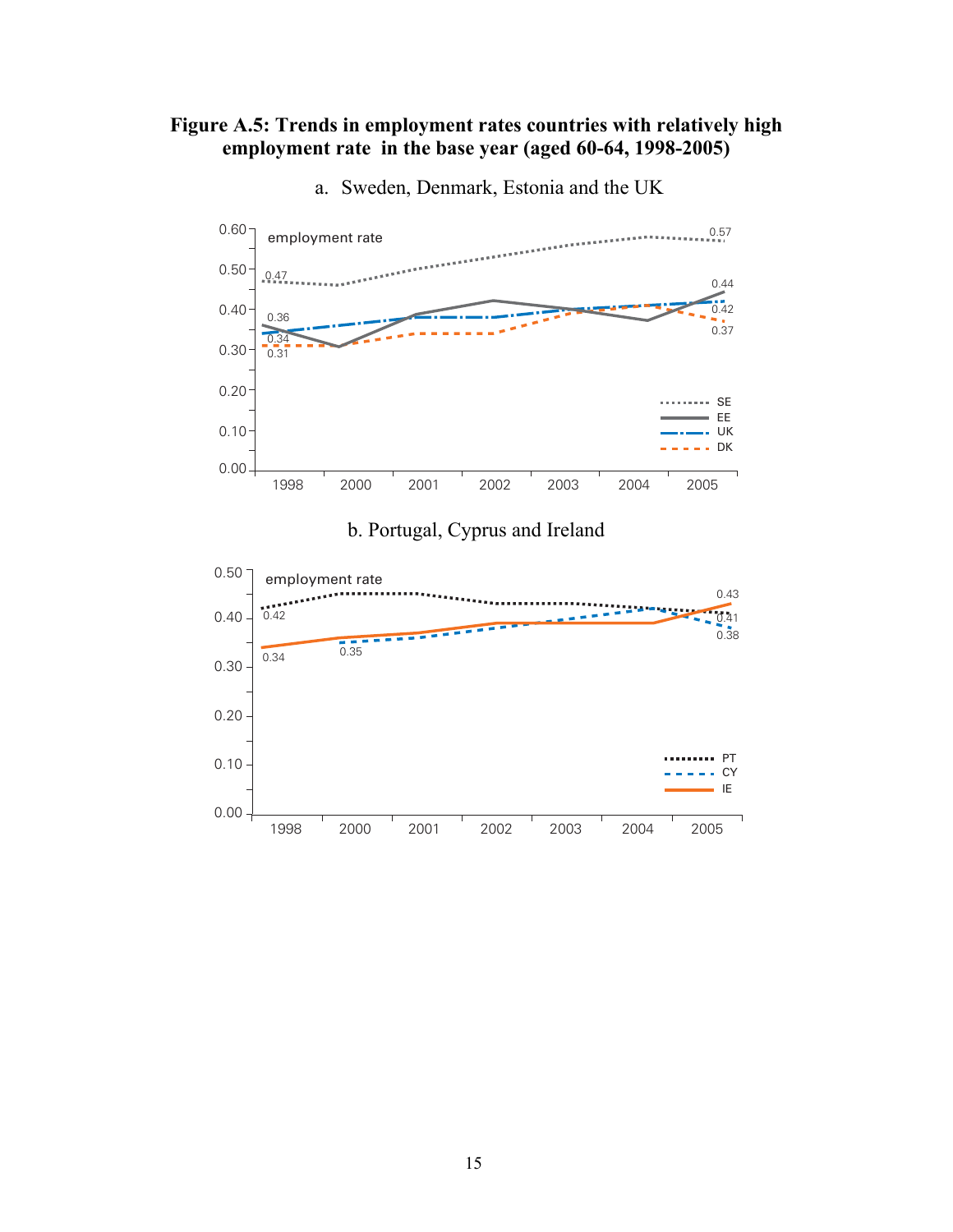| Country &<br>Age group | 1998 | 2001            | 2005 | 1998 | 2001            | 2005 | 1998 | 2001            | 2005 |
|------------------------|------|-----------------|------|------|-----------------|------|------|-----------------|------|
|                        |      | Age group 50-54 |      |      | Age group 55-59 |      |      | Age group 60-64 |      |
| Belgium                | 0.60 | 0.65            | 0.69 | 0.35 | 0.38            | 0.43 | 0.10 | 0.12            | 0.17 |
| Czech Republic         | 0.82 | 0.82            | 0.83 | 0.52 | 0.52            | 0.61 | 0.19 | 0.17            | 0.22 |
| Denmark                | 0.79 | 0.81            | 0.83 | 0.68 | 0.73            | 0.79 | 0.31 | 0.34            | 0.37 |
| Germany                | 0.71 | 0.75            | 0.75 | 0.54 | 0.58            | 0.63 | 0.19 | 0.21            | 0.28 |
| Estonia                | 0.81 | 0.72            | 0.75 | 0.64 | 0.62            | 0.70 | 0.36 | 0.38            | 0.44 |
| Greece                 | 0.59 | 0.62            | 0.66 | 0.47 | 0.48            | 0.51 | 0.32 | 0.30            | 0.31 |
| Spain                  | 0.56 | 0.60            | 0.66 | 0.45 | 0.47            | 0.53 | 0.26 | 0.30            | 0.32 |
| France                 | 0.74 | 0.76            | 0.78 | 0.47 | 0.49            | 0.54 | 0.10 | 0.10            | 0.13 |
| Ireland                | 0.59 | 0.65            | 0.70 | 0.48 | 0.54            | 0.58 | 0.34 | 0.37            | 0.43 |
| Italy                  | 0.56 | 0.61            | 0.67 | 0.36 | 0.36            | 0.43 | 0.18 | 0.18            | 0.18 |
| Cyprus                 |      | 0.72            | 0.76 |      | 0.60            | 0.61 |      | 0.36            | 0.38 |
| Latvia                 | 0.72 | 0.72            | 0.77 | 0.48 | 0.50            | 0.63 | 0.23 | 0.24            | 0.32 |
| Lithuania              | 0.74 | 0.71            | 0.72 | 0.54 | 0.55            | 0.64 | 0.24 | 0.22            | 0.37 |
| Luxembourg             | 0.63 | 0.66            |      | 0.38 | 0.39            |      | 0.10 | 0.09            |      |
| Hungary                | 0.58 | 0.65            | 0.68 | 0.25 | 0.36            | 0.48 | 0.07 | 0.08            | 0.15 |
| Malta                  |      | 0.54            | 0.51 |      | 0.41            | 0.43 |      | 0.12            | 0.16 |
| The Netherlands        | 0.70 | 0.74            | 0.77 | 0.47 | 0.57            | 0.62 | 0.16 | 0.18            | 0.25 |
| Austria                | 0.71 | 0.73            | 0.74 | 0.41 | 0.42            | 0.48 | 0.09 | 0.12            | 0.14 |
| Poland                 | 0.65 | 0.57            | 0.56 | 0.42 | 0.39            | 0.32 | 0.25 | 0.19            | 0.18 |
| Portugal               | 0.70 | 0.74            | 0.73 | 0.58 | 0.57            | 0.59 | 0.42 | 0.45            | 0.41 |
| Slovenia               | 0.61 | 0.68            | 0.72 | 0.33 | 0.32            | 0.45 | 0.18 | 0.15            | 0.16 |
| Slovak Republic        | 0.70 | 0.72            | 0.74 | 0.37 | 0.37            | 0.43 | 0.07 | 0.06            | 0.13 |
| Finland                | 0.76 | 0.80            | 0.80 | 0.51 | 0.62            | 0.65 | 0.19 | 0.25            | 0.34 |
| Sweden                 | 0.84 | 0.85            | 0.83 | 0.76 | 0.78            | 0.79 | 0.47 | 0.50            | 0.57 |
| The UK                 | 0.76 | 0.77            | 0.79 | 0.61 | 0.65            | 0.69 | 0.34 | 0.38            | 0.42 |
| Bulgaria               |      | 0.64            | 0.69 |      | 0.35            | 0.49 |      | 0.11            | 0.17 |
| Croatia                |      |                 | 0.61 |      |                 | 0.41 |      |                 | 0.21 |
| Romania                | 0.73 | 0.68            | 0.67 | 0.59 | 0.55            | 0.48 | 0.50 | 0.46            | 0.32 |

**Table A.1: Trends in employment rates of older workers (subdivided across age groups: 50-54, 55-59 and 60-64)**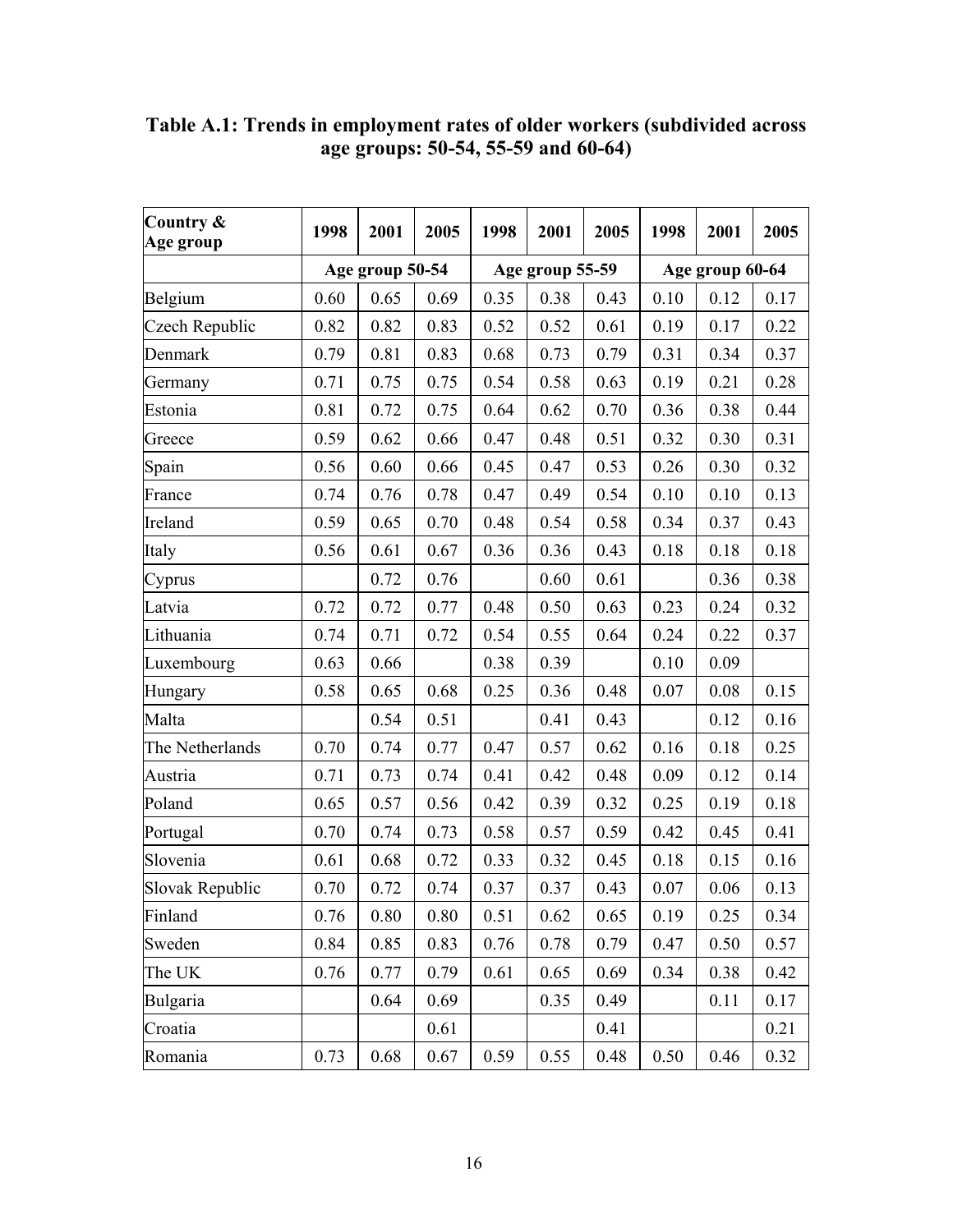| <b>COUNTRY</b>  | 1998 | 2001  | 2005 | 1998 | 2001 | 2005 |
|-----------------|------|-------|------|------|------|------|
|                 |      | Women |      |      | Men  |      |
| Belgium         | 0.24 | 0.29  | 0.37 | 0.5  | 0.53 | 0.56 |
| Czech Republic  | 0.46 | 0.45  | 0.48 | 0.68 | 0.67 | 0.69 |
| Denmark         | 0.55 | 0.6   | 0.61 | 0.71 | 0.72 | 0.73 |
| Germany         | 0.38 | 0.41  | 0.49 | 0.57 | 0.58 | 0.63 |
| Estonia         | 0.54 | 0.55  | 0.64 | 0.67 | 0.61 | 0.63 |
| Greece          | 0.28 | 0.29  | 0.33 | 0.65 | 0.66 | 0.69 |
| Spain           | 0.24 | 0.27  | 0.35 | 0.63 | 0.68 | 0.69 |
| France          | 0.4  | 0.44  | 0.49 | 0.53 | 0.57 | 0.58 |
| Ireland         | 0.3  | 0.36  | 0.45 | 0.67 | 0.72 | 0.72 |
| Italy           | 0.22 | 0.25  | 0.3  | 0.54 | 0.55 | 0.57 |
| Cyprus          |      | 0.41  | 0.43 |      | 0.76 | 0.78 |
| Latvia          | 0.4  | 0.44  | 0.55 | 0.57 | 0.54 | 0.62 |
| Lithuania       | 0.42 | 0.44  | 0.52 | 0.62 | 0.56 | 0.66 |
| Luxembourg      | 0.25 | 0.26  |      | 0.53 | 0.56 |      |
| Hungary         | 0.24 | 0.32  | 0.42 | 0.42 | 0.48 | 0.53 |
| Malta           |      | 0.14  | 0.17 |      | 0.67 | 0.64 |
| The Netherlands | 0.33 | 0.41  | 0.47 | 0.63 | 0.67 | 0.68 |
| Austria         | 0.31 | 0.33  | 0.37 | 0.55 | 0.55 | 0.55 |
| Poland          | 0.38 | 0.36  | 0.32 | 0.55 | 0.48 | 0.48 |
| Portugal        | 0.45 | 0.49  | 0.52 | 0.71 | 0.71 | 0.67 |
| Slovenia        | 0.29 | 0.3   | 0.41 | 0.47 | 0.51 | 0.56 |
| Slovak Republic | 0.3  | 0.33  | 0.38 | 0.55 | 0.55 | 0.61 |
| Finland         | 0.51 | 0.6   | 0.63 | 0.55 | 0.6  | 0.62 |
| Sweden          | 0.69 | 0.71  | 0.71 | 0.74 | 0.75 | 0.76 |
| The UK          | 0.51 | 0.54  | 0.57 | 0.68 | 0.7  | 0.72 |
| Bulgaria        |      | 0.33  | 0.41 |      | 0.46 | 0.54 |
| Croatia         |      |       | 0.34 |      |      | 0.54 |
| Romania         | 0.54 | 0.51  | 0.44 | 0.68 | 0.64 | 0.59 |

**Table A.2: Trends in employment rates of older workers by sex (1998-2005)**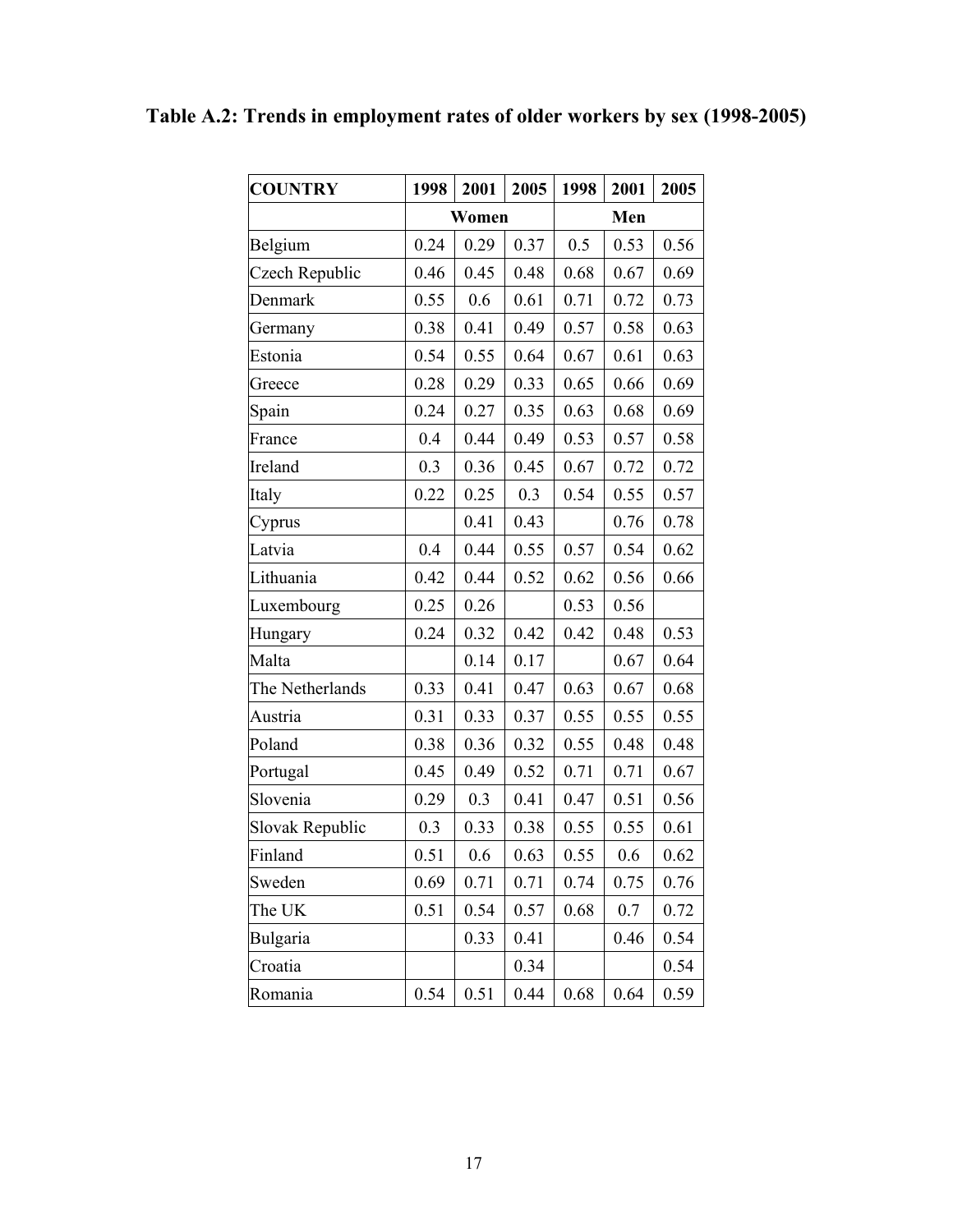|                 | Low<br>education | <b>Medium</b><br>education | <b>High</b><br>education |
|-----------------|------------------|----------------------------|--------------------------|
| Belgium         | 0.32             | 0.54                       | 0.67                     |
| Czech Republic  | 0.32             | 0.60                       | 0.80                     |
| Denmark         | 0.52             | 0.69                       | 0.78                     |
| Germany         | 0.41             | 0.54                       | 0.72                     |
| Estonia         | 0.42             | 0.62                       | 0.78                     |
| Greece          | 0.46             | 0.50                       | 0.72                     |
| Spain           | 0.44             | 0.61                       | 0.75                     |
| France          | 0.45             | 0.57                       | 0.69                     |
| Ireland         | 0.50             | 0.64                       | 0.78                     |
| Italy           | 0.33             | 0.59                       | 0.79                     |
| Cyprus          | 0.54             | 0.62                       | 0.79                     |
| Latvia          | 0.39             | 0.60                       | 0.77                     |
| Lithuania       | 0.34             | 0.61                       | 0.80                     |
| Luxembourg      |                  |                            |                          |
| Hungary         | 0.25             | 0.54                       | 0.73                     |
| Malta           | 0.37             | 0.62                       | 0.64                     |
| The Netherlands | 0.45             | 0.61                       | 0.72                     |
| Austria         | 0.35             | 0.46                       | 0.66                     |
| Poland          | 0.28             | 0.39                       | 0.65                     |
| Portugal        | 0.57             | 0.61                       | 0.75                     |
| Slovenia        | 0.37             | 0.47                       | 0.70                     |
| Slovak Republic | 0.23             | 0.53                       | 0.72                     |
| Finland         | 0.50             | 0.64                       | 0.76                     |
| Sweden          | 0.62             | 0.74                       | 0.86                     |
| The UK          | 0.60             | 0.76                       | 0.81                     |
| Bulgaria        | 0.32             | 0.52                       | 0.66                     |
| Croatia         | 0.37             | 0.46                       | 0.66                     |
| Romania         | 0.48             | 0.51                       | 0.69                     |

# **Table A.3: Employment rates of older workers by education status (2005)**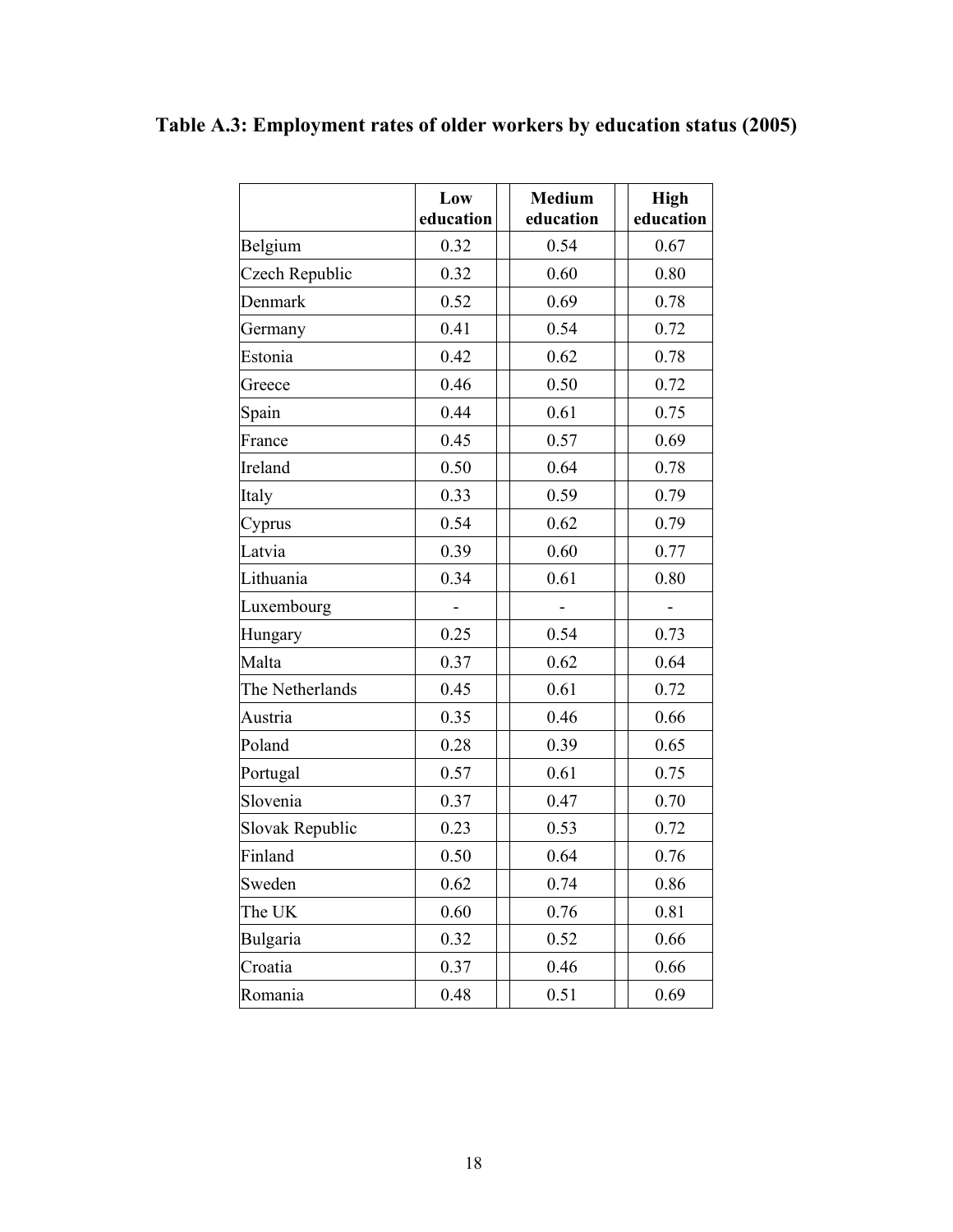| <b>COUNTRY</b>  | 50   | 51   | 52   | 53   | 54   | 55   | 56   | 57   | 58   | 59   | 60   | 61   | 62   | 63   | 64   |
|-----------------|------|------|------|------|------|------|------|------|------|------|------|------|------|------|------|
| <b>MEN</b>      |      |      |      |      |      |      |      |      |      |      |      |      |      |      |      |
| Belgium         | 0.83 | 0.81 | 0.79 | 0.75 | 0.71 | 0.64 | 0.58 | 0.52 | 0.45 | 0.39 | 0.26 | 0.24 | 0.18 | 0.14 | 0.14 |
| Czech Republic  | 0.86 | 0.86 | 0.86 | 0.85 | 0.84 | 0.81 | 0.80 | 0.78 | 0.72 | 0.61 | 0.48 | 0.32 | 0.22 | 0.19 | 0.19 |
| Denmark         | 0.88 | 0.88 | 0.87 | 0.84 | 0.82 | 0.84 | 0.84 | 0.80 | 0.79 | 0.75 | 0.62 | 0.56 | 0.46 | 0.31 | 0.26 |
| Germany         | 0.84 | 0.83 | 0.82 | 0.81 | 0.79 | 0.76 | 0.73 | 0.69 | 0.64 | 0.57 | 0.46 | 0.38 | 0.31 | 0.21 | 0.15 |
| Estonia         | 0.76 | 0.77 | 0.68 | 0.66 | 0.64 | 0.69 | 0.73 | 0.65 | 0.67 | 0.64 | 0.53 | 0.49 | 0.53 | 0.40 | 0.35 |
| Greece          | 0.89 | 0.87 | 0.84 | 0.83 | 0.82 | 0.78 | 0.74 | 0.72 | 0.65 | 0.59 | 0.52 | 0.46 | 0.43 | 0.39 | 0.36 |
| Spain           | 0.86 | 0.85 | 0.83 | 0.82 | 0.79 | 0.75 | 0.73 | 0.69 | 0.65 | 0.63 | 0.55 | 0.49 | 0.43 | 0.37 | 0.31 |
| France          | 0.88 | 0.86 | 0.84 | 0.82 | 0.80 | 0.73 | 0.66 | 0.57 | 0.47 | 0.39 | 0.19 | 0.14 | 0.11 | 0.09 | 0.08 |
| Ireland         | 0.84 | 0.82 | 0.82 | 0.81 | 0.79 | 0.78 | 0.74 | 0.71 | 0.69 | 0.66 | 0.62 | 0.57 | 0.55 | 0.50 | 0.44 |
| Italy           | 0.89 | 0.86 | 0.84 | 0.77 | 0.71 | 0.64 | 0.58 | 0.52 | 0.46 | 0.41 | 0.36 | 0.32 | 0.30 | 0.26 | 0.24 |
| Cyprus          | 0.92 | 0.92 | 0.91 | 0.91 | 0.87 | 0.86 | 0.81 | 0.80 | 0.77 | 0.74 | 0.63 | 0.63 | 0.55 | 0.50 | 0.45 |
| Latvia          | 0.80 | 0.74 | 0.72 | 0.67 | 0.73 | 0.67 | 0.71 | 0.61 | 0.63 | 0.65 | 0.48 | 0.44 | 0.32 | 0.26 | 0.21 |
| Lithuania       | 0.74 | 0.76 | 0.74 | 0.72 | 0.68 | 0.71 | 0.70 | 0.64 | 0.66 | 0.66 | 0.65 | 0.51 | 0.37 | 0.27 | 0.21 |
| Luxembourg      | 0.90 | 0.88 | 0.87 | 0.85 | 0.85 | 0.79 | 0.68 | 0.53 | 0.39 | 0.35 | 0.23 | 0.18 | 0.14 | 0.13 | 0.09 |
| Hungary         | 0.73 | 0.71 | 0.68 | 0.66 | 0.64 | 0.60 | 0.56 | 0.53 | 0.47 | 0.40 | 0.25 | 0.17 | 0.13 | 0.11 | 0.09 |
| Malta           | 0.87 | 0.82 | 0.83 | 0.84 | 0.81 | 0.76 | 0.74 | 0.69 | 0.70 | 0.64 | 0.59 | 0.22 | 0.07 | 0.06 | 0.08 |
| The Netherlands | 0.89 | 0.89 | 0.88 | 0.87 | 0.85 | 0.82 | 0.79 | 0.73 | 0.67 | 0.59 | 0.46 | 0.30 | 0.26 | 0.22 | 0.19 |
| Austria         | 0.87 | 0.86 | 0.83 | 0.82 | 0.77 | 0.73 | 0.69 | 0.59 | 0.54 | 0.46 | 0.29 | 0.18 | 0.13 | 0.10 | 0.09 |
| Poland          | 0.68 | 0.64 | 0.61 | 0.59 | 0.56 | 0.52 | 0.47 | 0.44 | 0.42 | 0.38 | 0.33 | 0.27 | 0.22 | 0.26 | 0.23 |
| Portugal        | 0.89 | 0.85 | 0.84 | 0.81 | 0.79 | 0.76 | 0.74 | 0.67 | 0.69 | 0.63 | 0.55 | 0.54 | 0.52 | 0.51 | 0.48 |
| Slovenia        | 0.79 | 0.81 | 0.75 | 0.77 | 0.73 | 0.65 | 0.57 | 0.51 | 0.41 | 0.29 | 0.26 | 0.20 | 0.21 | 0.17 | 0.16 |
| Slovak Republic | 0.80 | 0.77 | 0.75 | 0.73 | 0.74 | 0.71 | 0.68 | 0.67 | 0.57 | 0.48 | 0.25 | 0.14 | 0.08 | 0.08 | 0.06 |
| Finland         | 0.81 | 0.80 | 0.80 | 0.77 | 0.76 | 0.71 | 0.67 | 0.62 | 0.53 | 0.50 | 0.42 | 0.36 | 0.30 | 0.20 | 0.18 |
| Sweden          | 0.86 | 0.85 | 0.86 | 0.85 | 0.83 | 0.83 | 0.81 | 0.81 | 0.79 | 0.77 | 0.70 | 0.64 | 0.56 | 0.47 | 0.40 |
| The UK          | 0.85 | 0.85 | 0.83 | 0.81 | 0.81 | 0.78 | 0.76 | 0.73 | 0.71 | 0.66 | 0.60 | 0.55 | 0.51 | 0.46 | 0.38 |
| <b>Bulgaria</b> | 0.70 | 0.69 | 0.67 | 0.65 | 0.64 | 0.61 | 0.59 | 0.53 | 0.48 | 0.42 | 0.36 | 0.29 | 0.20 | 0.13 | 0.12 |
| Croatia         | 0.73 | 0.72 | 0.75 | 0.72 | 0.69 | 0.68 | 0.58 | 0.54 | 0.46 | 0.34 | 0.32 | 0.31 | 0.23 | 0.19 | 0.15 |
| Romania         | 0.78 | 0.75 | 0.74 | 0.71 | 0.69 | 0.64 | 0.60 | 0.58 | 0.55 | 0.53 | 0.48 | 0.46 | 0.44 | 0.41 | 0.40 |

**Table A.4: Employment rates of older workers by age and gender in 2005 (aged 50-64)**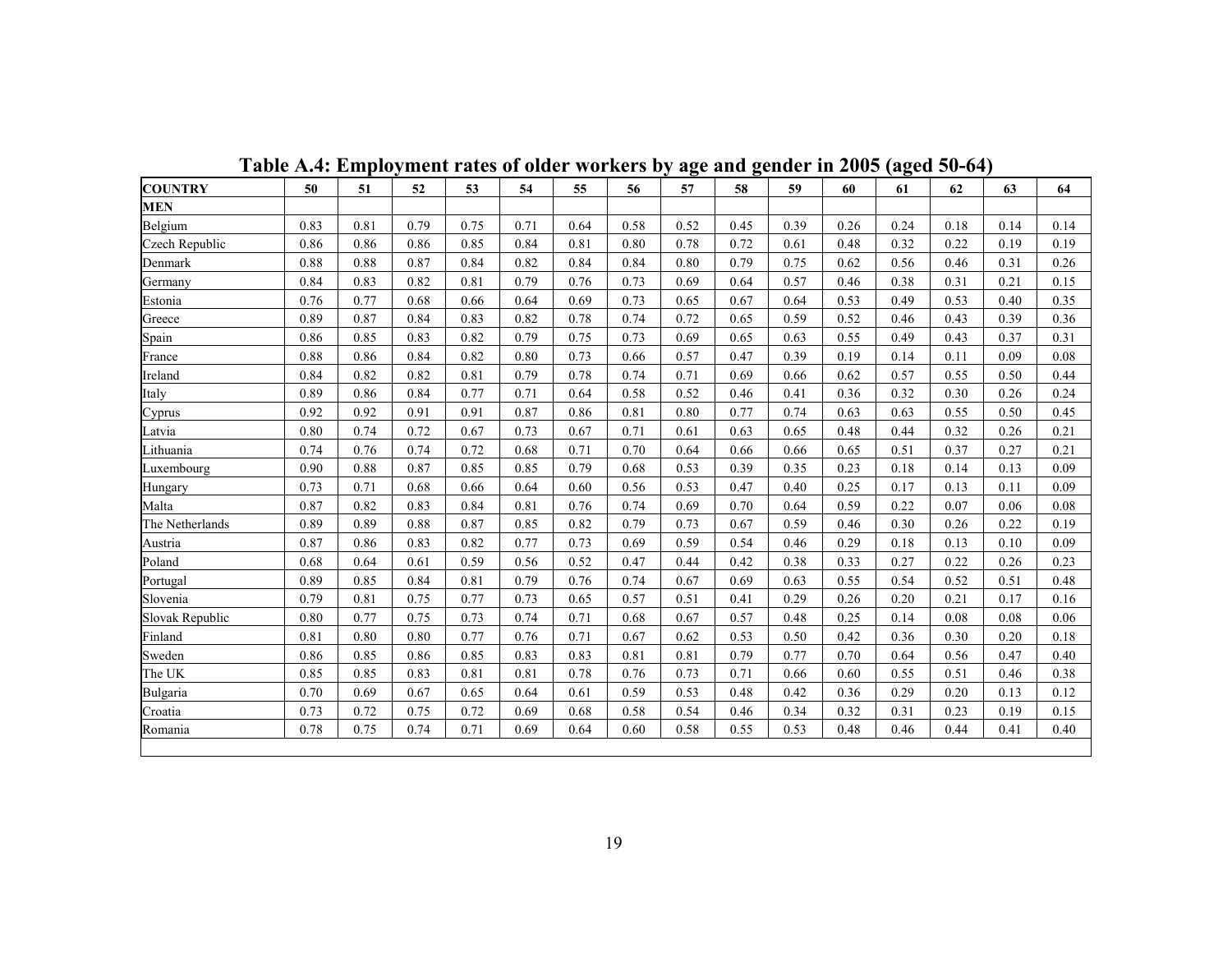| <b>COUNTRY</b>  | 50   | 51   | 52   | 53   | 54   | 55   | 56   | 57   | 58   | 59   | 60   | 61   | 62   | 63   | 64   |
|-----------------|------|------|------|------|------|------|------|------|------|------|------|------|------|------|------|
| <b>WOMEN</b>    |      |      |      |      |      |      |      |      |      |      |      |      |      |      |      |
| Belgium         | 0.55 | 0.54 | 0.50 | 0.49 | 0.45 | 0.36 | 0.31 | 0.26 | 0.22 | 0.20 | 0.11 | 0.08 | 0.07 | 0.05 | 0.03 |
| Czech Republic  | 0.82 | 0.81 | 0.81 | 0.77 | 0.69 | 0.59 | 0.45 | 0.34 | 0.26 | 0.18 | 0.16 | 0.13 | 0.12 | 0.11 | 0.10 |
| Denmark         | 0.80 | 0.81 | 0.78 | 0.76 | 0.74 | 0.70 | 0.76 | 0.70 | 0.67 | 0.62 | 0.41 | 0.30 | 0.26 | 0.16 | 0.13 |
| Germany         | 0.70 | 0.69 | 0.66 | 0.65 | 0.61 | 0.58 | 0.54 | 0.51 | 0.45 | 0.39 | 0.25 | 0.18 | 0.14 | 0.10 | 0.08 |
| Estonia         | 0.78 | 0.76 | 0.83 | 0.76 | 0.71 | 0.70 | 0.68 | 0.59 | 0.60 | 0.53 | 0.39 | 0.42 | 0.34 | 0.24 | 0.21 |
| Greece          | 0.46 | 0.46 | 0.42 | 0.40 | 0.38 | 0.35 | 0.31 | 0.28 | 0.27 | 0.24 | 0.22 | 0.21 | 0.21 | 0.19 | 0.17 |
| Spain           | 0.44 | 0.43 | 0.39 | 0.37 | 0.35 | 0.33 | 0.29 | 0.28 | 0.27 | 0.24 | 0.22 | 0.18 | 0.16 | 0.14 | 0.12 |
| France          | 0.72 | 0.70 | 0.68 | 0.66 | 0.63 | 0.58 | 0.52 | 0.45 | 0.37 | 0.33 | 0.18 | 0.13 | 0.09 | 0.07 | 0.07 |
| Ireland         | 0.54 | 0.52 | 0.50 | 0.47 | 0.46 | 0.44 | 0.40 | 0.38 | 0.35 | 0.31 | 0.29 | 0.26 | 0.22 | 0.17 | 0.16 |
| Italy           | 0.48 | 0.46 | 0.44 | 0.40 | 0.37 | 0.33 | 0.29 | 0.25 | 0.22 | 0.19 | 0.13 | 0.10 | 0.08 | 0.06 | 0.05 |
| Cyprus          | 0.63 | 0.61 | 0.61 | 0.59 | 0.54 | 0.47 | 0.42 | 0.38 | 0.37 | 0.37 | 0.29 | 0.27 | 0.21 | 0.20 | 0.14 |
| Latvia          | 0.77 | 0.74 | 0.73 | 0.73 | 0.69 | 0.60 | 0.57 | 0.49 | 0.37 | 0.34 | 0.30 | 0.22 | 0.22 | 0.21 | 0.16 |
| Lithuania       | 0.77 | 0.73 | 0.77 | 0.67 | 0.69 | 0.69 | 0.65 | 0.50 | 0.39 | 0.36 | 0.25 | 0.20 | 0.16 | 0.18 | 0.16 |
| Luxembourg      | 0.54 | 0.50 | 0.45 | 0.45 | 0.43 | 0.31 | 0.29 | 0.26 | 0.25 | 0.21 | 0.14 | 0.09 | 0.09 | 0.04 | 0.06 |
| Hungary         | 0.68 | 0.67 | 0.64 | 0.60 | 0.54 | 0.47 | 0.37 | 0.25 | 0.17 | 0.13 | 0.10 | 0.07 | 0.06 | 0.06 | 0.04 |
| Malta           | 0.25 | 0.22 | 0.23 | 0.17 | 0.19 | 0.19 | 0.20 | 0.15 | 0.14 | 0.17 | 0.08 | 0.05 | 0.00 | 0.02 | 0.01 |
| The Netherlands | 0.66 | 0.62 | 0.61 | 0.58 | 0.53 | 0.49 | 0.46 | 0.43 | 0.38 | 0.32 | 0.22 | 0.17 | 0.13 | 0.09 | 0.07 |
| Austria         | 0.68 | 0.68 | 0.65 | 0.64 | 0.57 | 0.46 | 0.35 | 0.26 | 0.21 | 0.18 | 0.11 | 0.08 | 0.07 | 0.06 | 0.05 |
| Poland          | 0.60 | 0.55 | 0.51 | 0.47 | 0.44 | 0.34 | 0.29 | 0.26 | 0.23 | 0.22 | 0.18 | 0.16 | 0.12 | 0.12 | 0.11 |
| Portugal        | 0.68 | 0.64 | 0.62 | 0.62 | 0.58 | 0.52 | 0.51 | 0.49 | 0.45 | 0.42 | 0.39 | 0.35 | 0.36 | 0.35 | 0.30 |
| Slovenia        | 0.69 | 0.66 | 0.63 | 0.51 | 0.41 | 0.32 | 0.24 | 0.20 | 0.20 | 0.16 | 0.13 | 0.12 | 0.10 | 0.11 | 0.10 |
| Slovak Republic | 0.76 | 0.75 | 0.69 | 0.63 | 0.50 | 0.33 | 0.22 | 0.13 | 0.10 | 0.09 | 0.06 | 0.05 | 0.04 | 0.03 | 0.02 |
| Finland         | 0.81 | 0.84 | 0.80 | 0.79 | 0.77 | 0.76 | 0.68 | 0.63 | 0.57 | 0.51 | 0.36 | 0.30 | 0.25 | 0.15 | 0.09 |
| Sweden          | 0.84 | 0.85 | 0.83 | 0.82 | 0.82 | 0.81 | 0.78 | 0.77 | 0.74 | 0.71 | 0.66 | 0.59 | 0.50 | 0.38 | 0.29 |
| The UK          | 0.75 | 0.73 | 0.72 | 0.72 | 0.69 | 0.67 | 0.62 | 0.59 | 0.54 | 0.49 | 0.37 | 0.31 | 0.27 | 0.22 | 0.19 |
| Bulgaria        | 0.70 | 0.69 | 0.66 | 0.63 | 0.58 | 0.52 | 0.41 | 0.28 | 0.18 | 0.12 | 0.10 | 0.07 | 0.07 | 0.06 | 0.05 |
| Croatia         | 0.57 | 0.50 | 0.52 | 0.40 | 0.39 | 0.34 | 0.29 | 0.23 | 0.23 | 0.19 | 0.17 | 0.17 | 0.12 | 0.13 | 0.13 |
| Romania         | 0.65 | 0.62 | 0.61 | 0.57 | 0.52 | 0.50 | 0.48 | 0.46 | 0.38 | 0.36 | 0.37 | 0.37 | 0.35 | 0.35 | 0.36 |
|                 |      |      |      |      |      |      |      |      |      |      |      |      |      |      |      |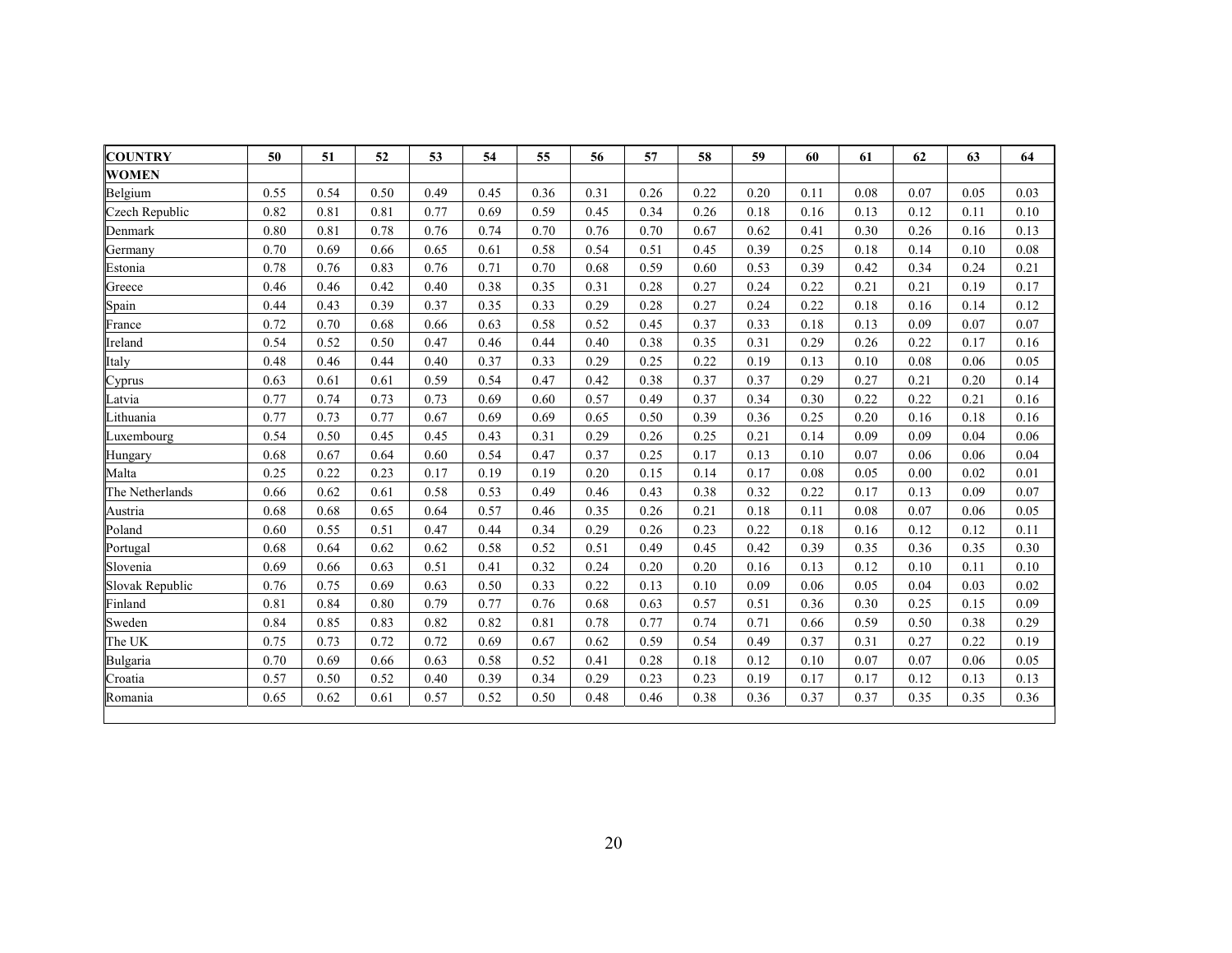|                     | $<$ 15     | $15 - 29$  | $30 - 34$        | $35+$        | < 15       | $15 - 29$    | $30 - 34$    | $\overline{35}$ + |
|---------------------|------------|------------|------------------|--------------|------------|--------------|--------------|-------------------|
| 50–54               |            |            | Men              |              |            |              | Women        |                   |
| Belgium             | 1.8        | 7.5        | 9.3              | 81.5         | 10.8       | 28.4         | 12.9         | 47.9              |
| Czech Republic      | 0.2        | 1.6        | 1.6              | 96.6         | 0.3        | 3.5          | 4.3          | 91.9              |
| Denmark             | 2.9        | 8.8        | 8.3              | 80.0         | 2.4        | 22.3         | 17.2         | 58.1              |
| Germany             | 2.3        | 4.7        | 3.7              | 89.3         | 13.5       | 28.2         | 9.6          | 48.7              |
| Estonia             | 0.0        | 4.9        | 2.0              | 93.0         | 0.6        | 7.8          | 1.1          | 90.4              |
| Greece              | 0.3        | 4.2        | 8.9              | 86.6         | 3.3        | 12.0         | 13.0         | 71.7              |
| <b>Spain</b>        | 1.0        | 3.7        | 4.4              | 90.9         | 7.1        | 15.3         | 9.1          | 68.5              |
| France              | 0.9        | 7.7        | 6.4              | 84.9         | 6.2        | 21.9         | 11.9         | 60.0              |
| Ireland             | 0.9        | 7.2        | 10.9             | 81.0         | 11.6       | 36.6         | 12.9         | 38.9              |
| Italy               | 0.8        | 5.8        | 4.7              | 88.7         | 5.1        | 28.2         | 7.2          | 59.5              |
| Cyprus              | 0.4        | 6.1        | 10.6             | 83.0         | 5.5        | 13.7         | 16.5         | 64.3              |
| Latvia              | 0.0        | 5.2        | 3.3              | 91.5         | 1.3        | 7.2          | 3.2          | 88.4              |
| Lithuania           | 0.1        | 5.4        | 5.7              | 88.8         | 1.6        | 10.5         | 8.7          | 79.2              |
| Luxembourg          | 0.1        | <u>2.9</u> | 4.5              | 92.5         | 5.6        | 31.5         | 10.1         | 52.8              |
| Hungary             | 0.7        | 2.7        | 5.6              | 91.1         | 1.0        | 4.1          | 7.1          | 87.8              |
| Malta               | 1.3        | 5.7        | 16.0             | 77.0         | 2.0        | 21.9         | 27.5         | 48.6              |
| The Netherlands     | 2.4        | 12.3       | 12.6             | 72.7         | 20.6       | 44.4         | 16.1         | 18.9              |
| Austria             | 1.5<br>1.5 | 2.4<br>6.2 | 6.7<br>4.3       | 89.5<br>88.0 | 8.4<br>2.1 | 21.1<br>11.5 | 12.2<br>8.2  | 58.3<br>78.1      |
| Poland<br>Portugal  | 0.9        | 5.2        | 7.9              | 86.1         | 4.3        | 13.9         | 8.9          | 72.9              |
| Slovenia            | 0.8        | 2.8        | 9.4              | 87.0         | 0.9        | 9.6          | 9.2          | 80.3              |
| Slovak Republic     | 0.0        | 1.6        | 0.9              | 97.5         | 0.1        | 2.9          | 2.3          | 94.7              |
| Finland             | 2.4        | 8.3        | 10.5             | 78.8         | 3.9        | 12.6         | 14.1         | 69.4              |
| Sweden              | 2.9        | 12.9       | 11.7             | 72.5         | 4.9        | 21.6         | 16.7         | 56.7              |
| The UK              | 2.2        | 8.5        | 7.7              | 81.7         | 11.1       | 29.8         | 13.3         | 45.8              |
| <b>Bulgaria</b>     | 0.1        | 5.2        | 5.5              | 89.2         | 0.2        | 7.0          | 5.1          | 87.7              |
| Croatia             | 1.5        | 4.2        | 2.5              | 91.8         | 4.0        | 6.0          | 2.2          | 87.8              |
| Romania             | 0.1        | 4.0        | 4.6              | 91.2         | 0.3        | 9.5          | 5.9          | 84.2              |
| All                 | 1.4        | 6.0        | 5.8              | 86.8         | 7.3        | 21.4         | 10.0         | 61.3              |
| $55 - 59$           |            |            | Men              |              |            |              | <b>Women</b> |                   |
| Belgium             | 2.2        | 11.5       | 9.8              | 76.5         | 10.9       | 38.9         | 10.4         | 39.8              |
| Czech Republic      | 0.3        | 1.8        | 2.8              | 95.1         | 1.2        | 5.8          | 4.1          | 88.9              |
| Denmark             | 0.9        | 11.1       | 9.4              | 78.6         | 4.7        | 25.3         | 18.8         | 51.2              |
| Germany             | 2.8        | 4.6        | 2.5              | 90.2         | 14.2       | 27.4         | 9.7          | 48.8              |
| Estonia             | 0.0        | 3.3        | 5.7              | 91.0         | 0.4        | 7.9          | 1.9          | 89.8              |
| Greece              | 0.8        | 3.8        | 9.4              | 86.0         | 3.0        | 13.3         | 12.5         | 71.2              |
| <b>Spain</b>        | 1.1        | 2.8        | 4.9              | 91.2         | 8.6        | 16.5         | 8.1          | 66.9              |
| France              | 2.5        | 9.1        | 4.5              | 83.9         | 9.6        | 22.4         | 10.1         | 57.9              |
| Ireland             | 1.2        | 10.8       | 11.1             | 76.8         | 14.8       | 35.9         | 10.6         | 38.7              |
| Italy               | 1.5        | 7.4        | 4.4              | 86.6         | 4.9<br>4.9 | 29.2         | 9.4<br>13.0  | 56.5              |
| <b>Cyprus</b>       | 2.7        | 9.7<br>6.1 | 15.9<br>3.8      | 71.7<br>90.1 |            | 18.7<br>9.2  |              | 63.4<br>86.9      |
| Latvia<br>Lithuania | 0.0<br>0.8 | 8.4        | 6.7              | 84.2         | 0.0<br>0.8 | 16.7         | 3.9<br>11.7  | 70.8              |
| Luxembourg          | 0.4        | 3.0        | 6.5              | 90.1         | 12.6       | 30.0         | 9.7          | 47.7              |
| Hungary             | 0.9        | 4.5        | 6.7              | 87.9         | 1.4        | 8.9          | 7.8          | 81.9              |
| Malta               | 0.6        | 7.8        | 12.9             | 78.7         | 0.0        | 31.7         | 31.7         | 36.6              |
| The Netherlands     | 4.2        | 15.6       | 14.1             | 66.1         | 26.3       | 42.7         | 13.8         | 17.1              |
| Austria             | 2.8        | 6.3        | 6.5              | 84.3         | 15.0       | 21.2         | 9.3          | 54.5              |
| Poland              | 2.8        | 8.5        | 6.9              | 81.8         | 7.0        | 21.5         | 10.4         | 61.0              |
| Portugal            | 2.1        | 7.1        | 6.2              | 84.7         | 7.9        | 19.8         | 9.4          | 63.0              |
| Slovenia            | 0.2        | 6.4        | 8.4              | 84.9         | 9.8        | 11.0         | 7.8          | 71.3              |
| Slovak Republic     | 0.2        | 1.5        | 0.6              | 97.7         | 0.5        | 10.4         | 4.1          | 84.9              |
| Finland             | 3.2        | 9.7        | 11.3             | 75.8         | 4.1        | 17.2         | 13.9         | 64.9              |
| Sweden              | 2.9        | 12.7       | 11.9             | 72.4         | 5.0        | 26.4         | 18.7         | 49.9              |
| The UK              | 3.5        | 10.8       | 9.2              | 76.5         | 14.5       | 33.9         | 12.0         | 39.6              |
| <b>Bulgaria</b>     | 0.1        | 3.8        | 5.4              | 90.7         | 0.9        | 6.6          | 7.0          | 85.5              |
| Croatia             | 2.9        | 4.4        | 2.6              | 90.1         | 4.2        | 10.7         | 7.3          | 77.8              |
| Romania             | 0.0        | 7.9        | $\overline{5.6}$ | 86.5         | 0.2        | 17.8         | 11.0         | 70.9              |
| All                 | 2.2        | 7.5        | 6.2              | 84.2         | 9.7        | 24.8         | 10.5         | 55.0              |

**Table A.5: Working hours for employed older workers (subdivided across age groups: 50-54, 55-59 and 60-64)**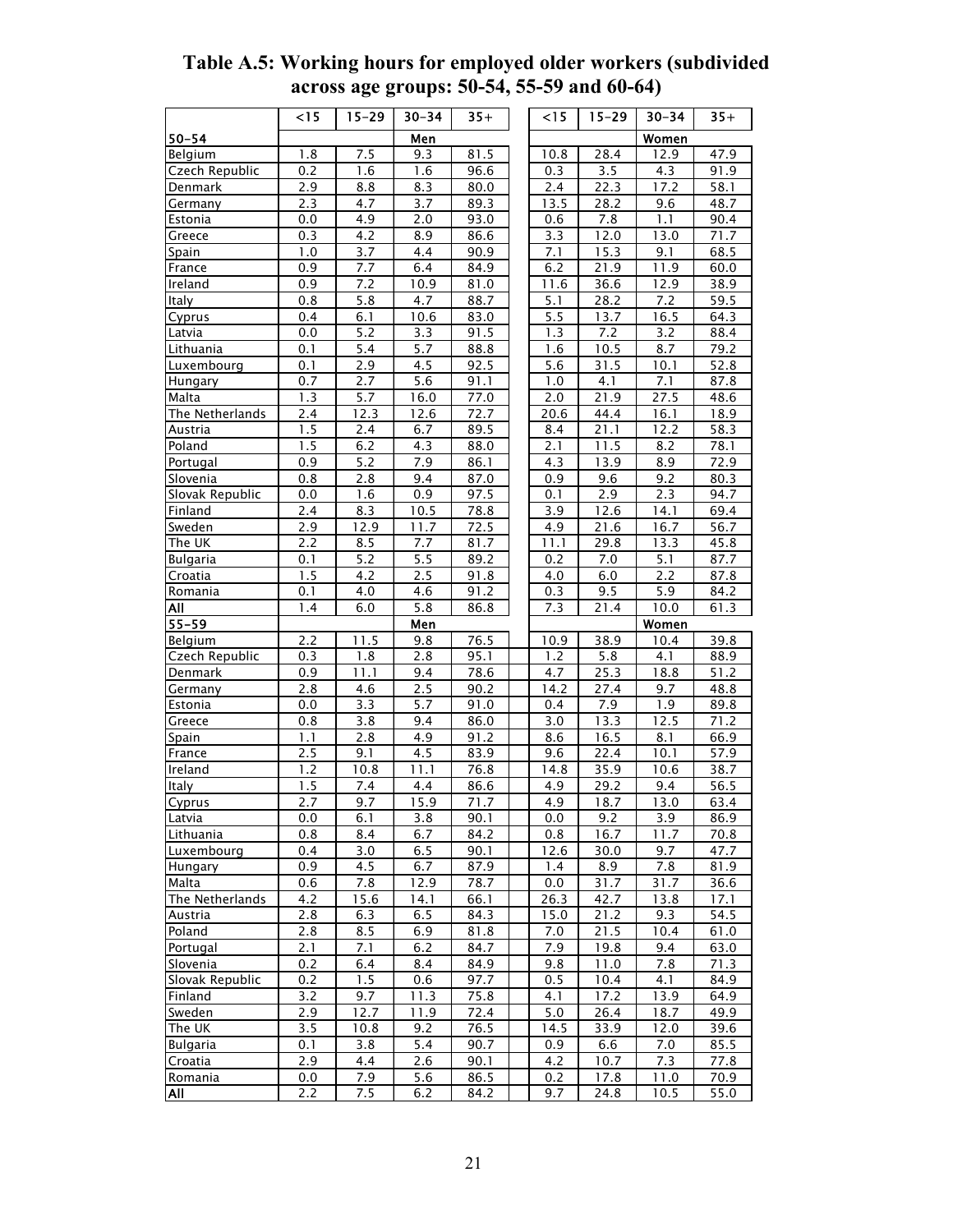|                 | $<$ 15 | $15 - 29$          | $30 - 34$ | $35+$ | $<$ 15           | $15 - 29$ | $30 - 34$ | $35+$ |
|-----------------|--------|--------------------|-----------|-------|------------------|-----------|-----------|-------|
| $60 - 64$       |        |                    | Men       |       |                  |           | Women     |       |
| Belgium         | 7.2    | 13.5               | 7.1       | 72.2  | 12.0             | 28.9      | 3.6       | 55.4  |
| Czech Republic  | 1.6    | 8.6                | 3.9       | 85.9  | 9.5              | 22.8      | 12.1      | 55.6  |
| Denmark         | 6.0    | 10.6               | 10.8      | 72.6  | 11.6             | 34.2      | 13.7      | 40.6  |
| Germany         | 9.9    | 7.0                | 2.4       | 80.7  | 31.5             | 25.8      | 6.3       | 36.4  |
| Estonia         | 0.0    | 4.9                | 2.2       | 93.0  | 5.7              | 12.8      | 2.9       | 78.7  |
| Greece          | 1.4    | 4.4                | 8.6       | 85.5  | $\overline{5.6}$ | 14.8      | 16.2      | 63.4  |
| Spain           | 2.1    | 3.6                | 4.0       | 90.3  | 12.5             | 17.9      | 8.4       | 61.2  |
| France          | 9.7    | 9.9                | 6.2       | 74.3  | 18.2             | 21.7      | 9.1       | 50.9  |
| Ireland         | 2.3    | 10.9               | 13.1      | 73.7  | 20.8             | 35.6      | 8.7       | 34.8  |
| Italy           | 2.8    | 10.3               | 7.0       | 80.0  | 5.5              | 28.6      | 7.7       | 58.1  |
| Cyprus          | 3.4    | 15.1               | 10.9      | 70.6  | 15.0             | 10.0      | 15.0      | 60.0  |
| Latvia          | 3.6    | 15.0               | 11.1      | 70.4  | 1.9              | 13.9      | 5.4       | 78.8  |
| Lithuania       | 0.0    | 7.5                | 9.6       | 82.9  | 0.0              | 17.9      | 13.7      | 68.5  |
| Luxembourg      | 3.9    | 5.1                | 5.8       | 85.2  | 13.2             | 24.5      | 7.0       | 55.2  |
| Hungary         | 3.1    | 14.7               | 6.6       | 75.6  | 9.4              | 29.9      | 9.3       | 51.4  |
| Malta           | 6.1    | 21.2               | 16.9      | 55.8  | 0.0              | 74.9      | 0.0       | 25.1  |
| The Netherlands | 14.2   | 21.0               | 12.1      | 52.7  | 40.8             | 36.6      | 8.1       | 14.6  |
| Austria         | 11.8   | 14.5               | 5.5       | 68.3  | 34.5             | 13.0      | 3.2       | 49.4  |
| Poland          | 3.3    | $\overline{1}$ 5.4 | 6.4       | 74.9  | 11.4             | 31.5      | 12.8      | 44.3  |
| Portugal        | 3.9    | 12.6               | 11.0      | 72.5  | 11.0             | 24.9      | 11.6      | 52.5  |
| Slovenia        | 3.1    | 14.2               | 7.7       | 75.0  | 23.0             | 18.0      | 4.3       | 54.7  |
| Slovak Republic | 1.5    | 5.7                | 3.5       | 89.3  | 22.6             | 32.6      | 4.5       | 40.3  |
| Finland         | 6.5    | 21.8               | 12.0      | 59.7  | 9.0              | 25.9      | 10.7      | 54.4  |
| Sweden          | 6.0    | 17.2               | 13.2      | 63.6  | 8.3              | 30.7      | 18.8      | 42.3  |
| The UK          | 7.4    | 14.7               | 10.6      | 67.3  | 27.7             | 36.5      | 10.7      | 25.1  |
| <b>Bulgaria</b> | 0.4    | 8.5                | 4.1       | 87.0  | 5.6              | 22.6      | 9.3       | 62.5  |
| Croatia         | 3.9    | 11.8               | 3.7       | 80.6  | 17.7             | 16.7      | 15.2      | 50.4  |
| Romania         | 0.0    | 15.0               | 11.8      | 73.2  | 0.2              | 25.6      | 17.3      | 57.0  |
| AlĪ             | 5.8    | 10.9               | 7.3       | 76.1  | 18.4             | 27.3      | 10.2      | 44.1  |

**Note:** A small number of employed older workers did not report any working hours, and they are excluded from the results reported above.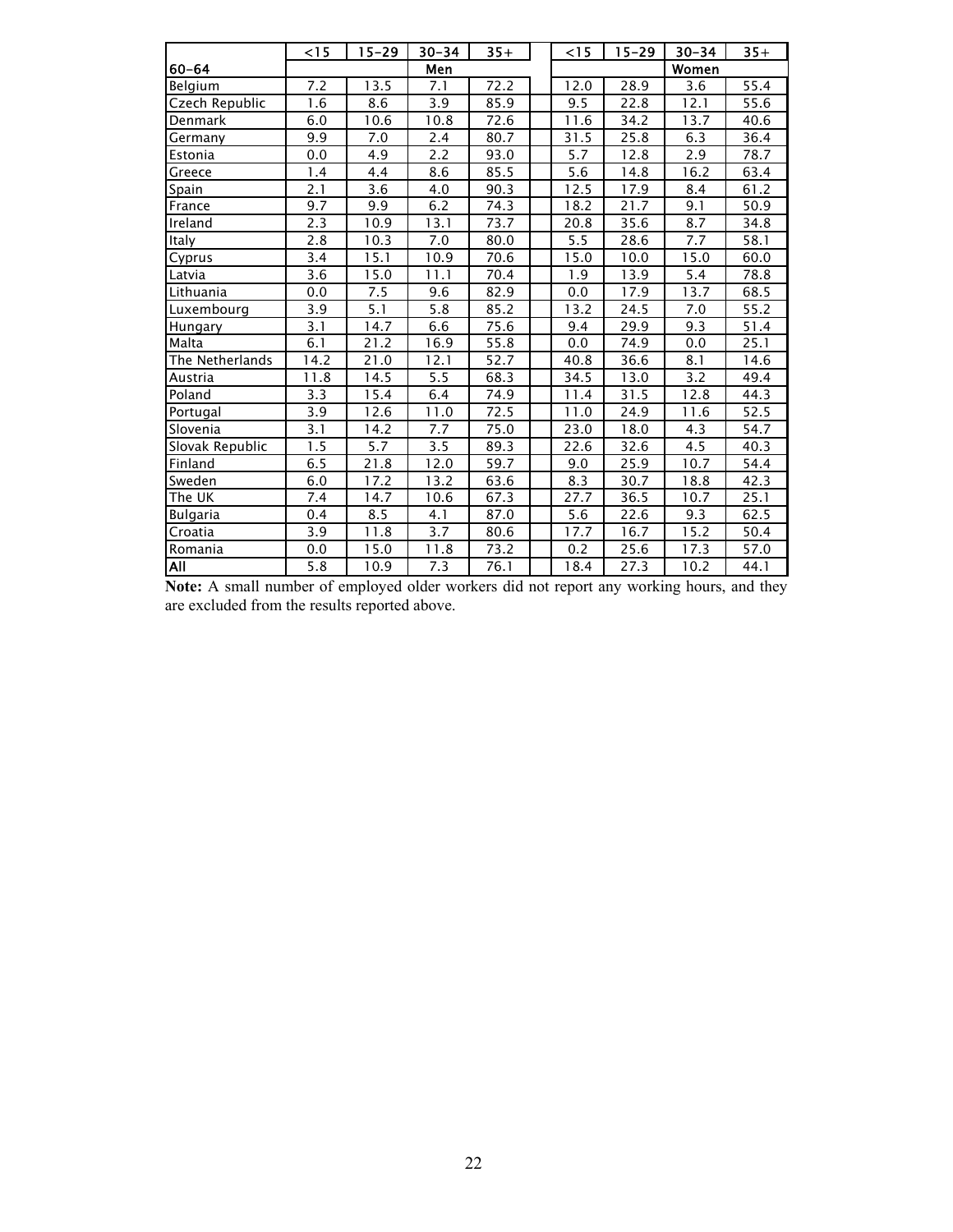| <b>COUNTRY/ Age</b> | 1998 | 2001 | 2005         | 1998 | 2001  | 2005         |
|---------------------|------|------|--------------|------|-------|--------------|
| $50 - 54$           |      | Men  |              |      | Women |              |
| Belgium             | 14.0 | 36.0 | 26.0         | 48.0 | 59.0  | 56.0         |
| Czech Republic      | 15.0 | 15.0 | 7.0          | 21.0 | 20.0  | 13.0         |
| Denmark             | 37.0 | 34.0 | 29.0         | 54.0 | 60.0  | 48.0         |
| Germany             | 8.0  | 9.0  | 16.0         | 47.0 | 49.0  | 55.0         |
| Estonia             | 18.0 | 14.0 | 15.0         | 23.0 | 19.0  | 15.0         |
| Greece              | 18.0 | 16.0 | 15.0         | 34.0 | 29.0  | 31.0         |
| Spain               | 22.0 | 21.0 | 14.0         | 35.0 | 40.0  | 37.0         |
| France              | 17.0 | 17.0 | 23.0         | 41.0 | 40.0  | 45.0         |
| Ireland             | 19.0 | 18.0 | 21.0         | 58.0 | 60.0  | 63.0         |
| Italy               | 12.0 | 12.0 | 15.0         | 35.0 | 36.0  | 43.0         |
| Cyprus              |      | 25.0 | 18.0         |      | 35.0  | 41.0         |
| Latvia              | 17.0 | 10.0 | 10.0         | 16.0 | 17.0  | 15.0         |
| Lithuania           | 11.0 | 15.0 | 12.0         | 16.0 | 21.0  | 22.0         |
| Luxembourg          | 8.0  | 8.0  |              | 47.0 | 44.0  |              |
| Hungary             | 9.0  | 8.0  | 11.0         | 16.0 | 14.0  | 15.0         |
| Malta               |      | 60.0 | 24.0         |      | 82.0  | 52.0         |
| The Netherlands     | 23.0 | 37.0 | 35.0         | 80.0 | 81.0  | 84.0         |
| Austria             | 11.0 | 9.0  | 17.0         | 35.0 | 37.0  | 47.0         |
| Poland              | 14.0 | 20.0 | 14.0         | 24.0 | 29.0  | 24.0         |
| Portugal            | 17.0 | 19.0 | 17.0         | 37.0 | 34.0  | 31.0         |
| Slovenia            | 21.0 | 24.0 | 20.0         | 33.0 | 29.0  | 26.0         |
| Slovak Republic     | 13.0 | 19.0 | 5.0          | 21.0 | 25.0  | 7.0          |
| Finland             | 36.0 | 41.0 | 31.0         | 42.0 | 51.0  | 40.0         |
| Sweden              | 40.0 | 41.0 | 34.0         | 61.0 | 60.0  | 50.0         |
| The UK              | 25.0 | 25.0 | 25.0         | 65.0 | 62.0  | 59.0         |
| <b>Bulgaria</b>     |      | 6.0  | 11.0         |      | 8.0   | 14.0         |
| Croatia             |      |      | 13.0         |      |       | 16.0         |
| Romania             | 12.0 | 11.0 | 9.0          | 26.0 | 29.0  | 16.0         |
| $55 - 59$           |      | Men  |              |      | Women |              |
| Belgium             | 16.0 | 35.0 | 33.0         | 49.0 | 55.0  | 65.0         |
| Czech Republic      | 19.0 | 17.0 | 10.0         | 37.0 | 28.0  | 16.0         |
| Denmark             | 30.0 | 28.0 | 27.0         | 60.0 | 53.0  | 54.0         |
| Germany             | 10.0 | 12.0 | 19.0         | 50.0 | 52.0  | 56.0         |
| Estonia             | 23.0 | 33.0 | 13.0         | 27.0 | 28.0  | 13.0         |
| Greece              | 21.0 | 17.0 | 15.0         | 35.0 | 28.0  | 32.0         |
| Spain               | 25.0 | 22.0 | 15.0         | 42.0 | 39.0  | 39.0         |
| France              | 21.0 | 21.0 | 25.0         | 47.0 | 47.0  | 48.0         |
| Ireland             | 21.0 | 21.0 | 26.0         | 59.0 | 61.0  | 64.0         |
| Italy               | 15.0 | 16.0 | 16.0         | 36.0 | 38.0  | 46.0         |
| Cyprus              |      | 25.0 | 31.0         |      | 49.0  | 40.0         |
| Latvia              | 17.0 | 11.0 | 15.0         | 20.0 | 27.0  | 17.0         |
| Lithuania           | 16.0 | 12.0 | 17.0         | 17.0 | 24.0  | 30.0         |
| Luxembourg          | 8.0  | 11.0 |              | 41.0 | 44.0  |              |
| Hungary             | 12.0 | 9.0  | 15.0         | 40.0 | 23.0  | 20.0         |
| Malta               |      | 64.0 | 22.0         |      | 79.0  | 66.0         |
| The Netherlands     | 28.0 | 40.0 | 42.0         | 80.0 | 83.0  | 86.0         |
| Austria             | 13.0 | 12.0 | 25.0         | 42.0 | 42.0  | 50.0         |
| Poland              | 22.0 | 27.0 | 20.0         | 37.0 | 46.0  | 40.0         |
| Portugal            | 22.0 | 21.0 | 18.0         | 45.0 | 42.0  | 41.0         |
| Slovenia            | 28.0 | 25.0 | 22.0         | 35.0 | 26.0  | 31.0         |
| Slovak Republic     | 14.0 | 22.0 | 4.0          | 20.0 | 38.0  | 18.0         |
| Finland             | 32.0 | 44.0 | 35.0         | 46.0 | 58.0  | 47.0         |
| Sweden              | 44.0 | 45.0 | 35.0         | 68.0 | 64.0  | 57.0         |
| The UK              | 30.0 | 30.0 | 31.0         | 68.0 | 65.0  | 65.0         |
| <b>Bulgaria</b>     |      | 6.0  | 10.0         |      | 14.0  | 16.0         |
|                     |      |      |              |      |       |              |
| Croatia<br>Romania  | 24.0 | 26.0 | 15.0<br>14.0 | 40.0 | 44.0  | 25.0<br>29.0 |
|                     |      |      |              |      |       |              |

**Table A.6: Trends in proportion of older workers working part-time (subdivided across age groups: 50-54, 55-59 and 60-64)**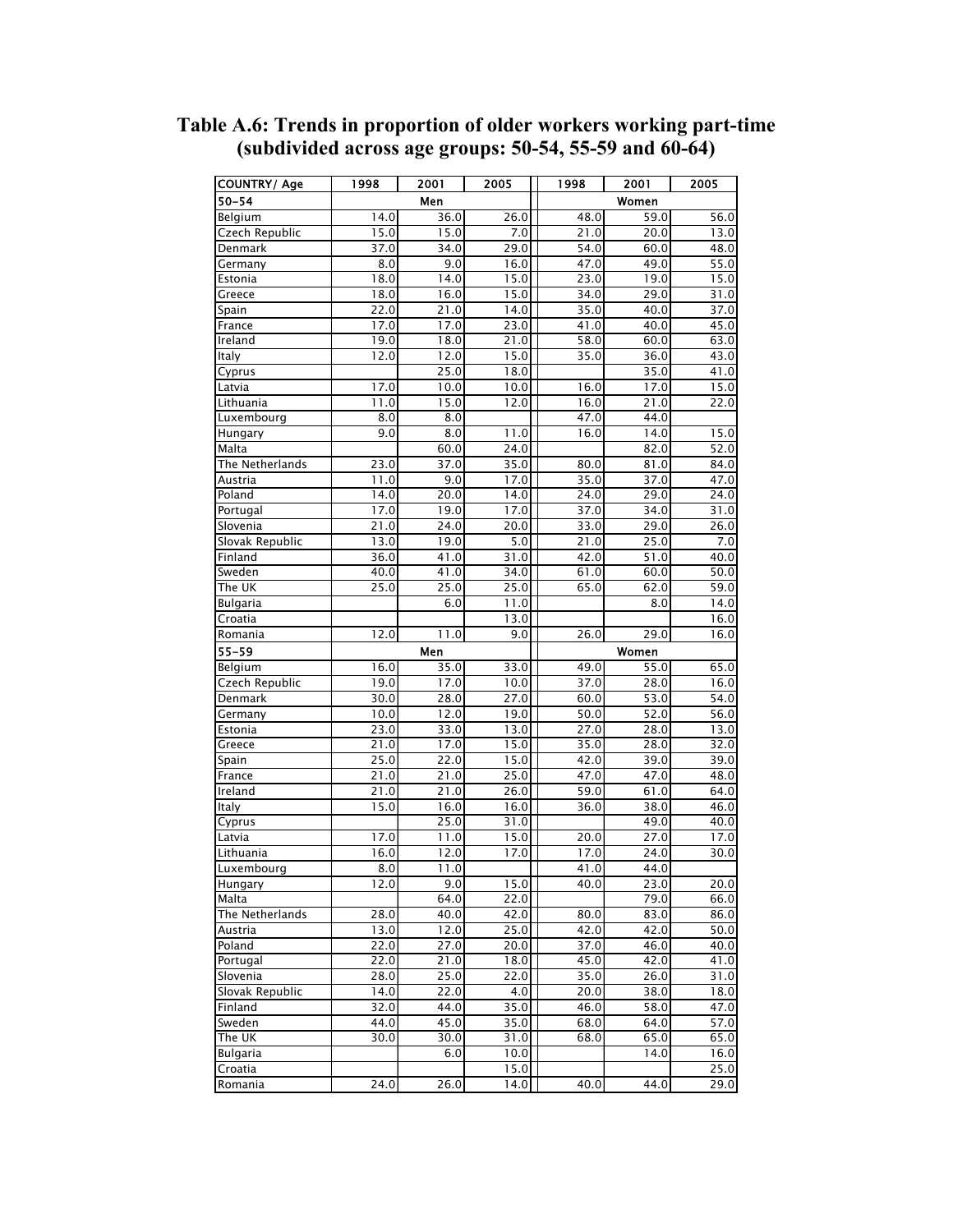| 60-64           |      | Men                |                   |                   | Women |      |  |  |  |
|-----------------|------|--------------------|-------------------|-------------------|-------|------|--|--|--|
| Belgium         | 21.0 | 31.0               | 34.0              | 50.0              | 54.0  | 53.0 |  |  |  |
| Czech Republic  | 34.0 | 26.0               | 18.0              | 61.0              | 69.0  | 46.0 |  |  |  |
| Denmark         | 45.0 | 40.0               | 33.0              | 73.0              | 65.0  | 67.0 |  |  |  |
| Germany         | 19.0 | 21.0               | 30.0              | 64.0              | 62.0  | 69.0 |  |  |  |
| Estonia         | 24.0 | 12.0               | 10.0              | 44.0              | 23.0  | 24.0 |  |  |  |
| Greece          | 22.0 | 19.0               | 16.0              | 40.0              | 42.0  | 40.0 |  |  |  |
| Spain           | 26.0 | 24.0               | 18.0              | 39.0              | 38.0  | 46.0 |  |  |  |
| France          | 25.0 | 30.0               | 33.0              | 52.0              | 51.0  | 56.0 |  |  |  |
| Ireland         | 23.0 | 25.0               | 30.0              | 61.0              | 64.0  | 67.0 |  |  |  |
| Italy           | 17.0 | 17.0               | 23.0              | 37.0              | 34.0  | 43.0 |  |  |  |
| Cyprus          |      | 32.0               | 34.0              |                   | 53.0  | 44.0 |  |  |  |
| Latvia          | 23.0 | 16.0               | 31.0              | 30.0              | 34.0  | 26.0 |  |  |  |
| Lithuania       | 13.0 | 25.0               | 19.0              | 28.0              | 39.0  | 34.0 |  |  |  |
| Luxembourg      | 16.0 | 21.0               |                   | 37.0              | 40.0  |      |  |  |  |
| Hungary         | 36.0 | 29.0               | 26.0              | 55.0              | 47.0  | 49.0 |  |  |  |
| Malta           |      | 67.0               | 53.0              |                   | 100.0 | 78.0 |  |  |  |
| The Netherlands | 40.0 | 56.0               | $\overline{5}5.0$ | 81.0              | 85.0  | 88.0 |  |  |  |
| Austria         | 27.0 | 25.0               | 42.0              | 44.0              | 42.0  | 57.0 |  |  |  |
| Poland          | 35.0 | 41.0               | 27.0              | 54.0              | 64.0  | 57.0 |  |  |  |
| Portugal        | 30.0 | 28.0               | 31.0              | 50.0              | 53.0  | 51.0 |  |  |  |
| Slovenia        | 37.0 | 31.0               | 30.0              | 38.0              | 27.0  | 45.0 |  |  |  |
| Slovak Republic | 18.0 | 30.0               | 16.0              | 56.0              | 55.0  | 61.0 |  |  |  |
| Finland         | 48.0 | 54.0               | 51.0              | 49.0              | 64.0  | 55.0 |  |  |  |
| Sweden          | 57.0 | 60.0               | 44.0              | 72.0              | 74.0  | 65.0 |  |  |  |
| The UK          | 38.0 | 38.0               | 40.0              | 79.0              | 80.0  | 78.0 |  |  |  |
| <b>Bulgaria</b> |      | $\overline{1}$ 2.0 | 15.0              |                   | 29.0  | 38.0 |  |  |  |
| Croatia         |      |                    | 21.0              |                   |       | 51.0 |  |  |  |
| Romania         | 32.0 | 34.0               | 27.0              | $\overline{56.0}$ | 56.0  | 43.0 |  |  |  |

**Note:** Part-time hours here are defined as under 35 hours a week.